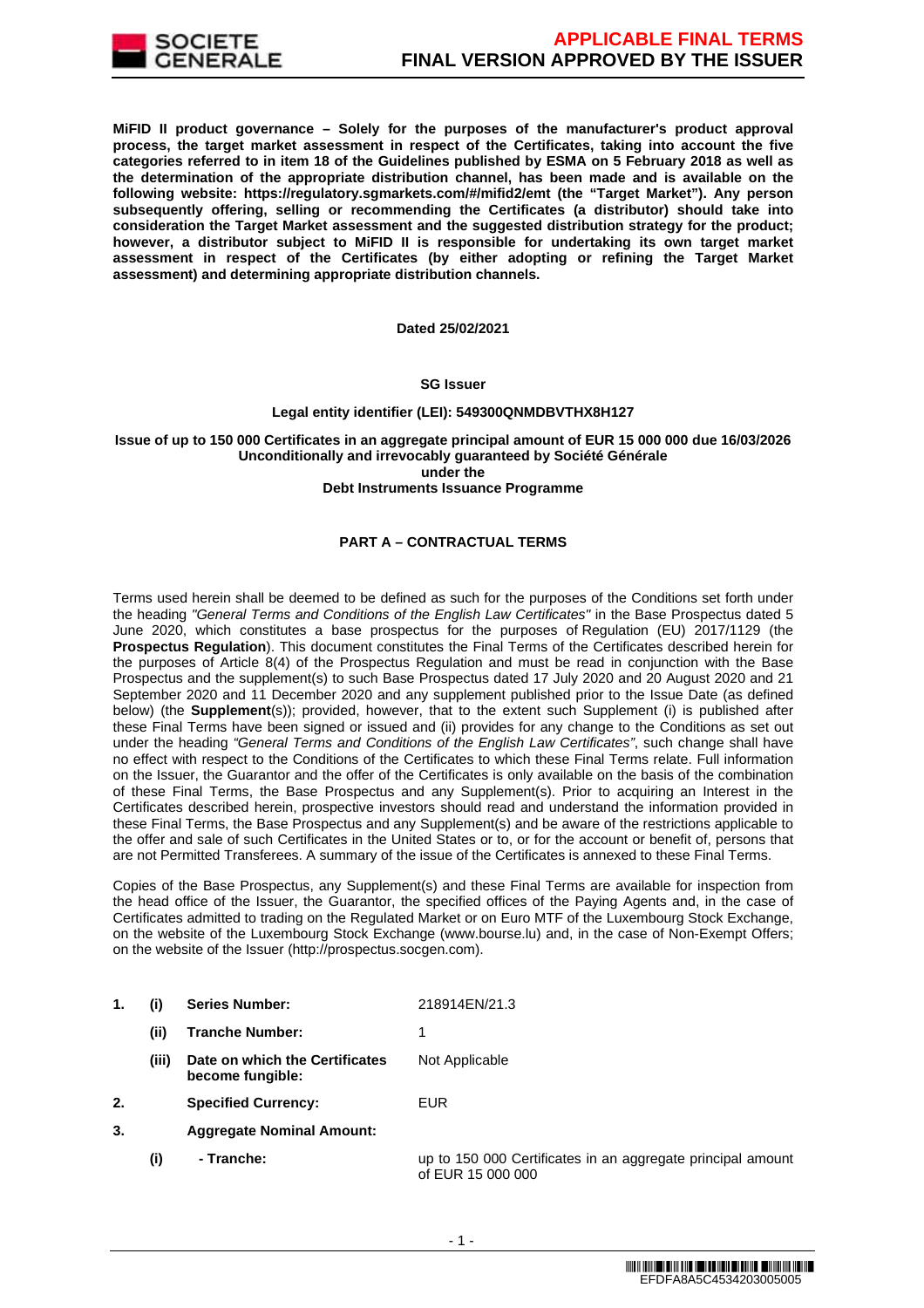

|                 | (i)   | - Series:                                                                               | up to 150 000 Certificates in an aggregate principal amount<br>of EUR 15 000 000                                                                    |  |  |  |  |
|-----------------|-------|-----------------------------------------------------------------------------------------|-----------------------------------------------------------------------------------------------------------------------------------------------------|--|--|--|--|
| 4.              |       | <b>Issue Price:</b>                                                                     | Certificate<br><b>EUR</b><br>100<br>of EUR<br>100<br>Specified<br>per<br>Denomination                                                               |  |  |  |  |
| 5.              |       | <b>Specified Denomination(s):</b>                                                       | <b>EUR 100</b>                                                                                                                                      |  |  |  |  |
| 6.              | (i)   | <b>Issue Date:</b><br>(DD/MM/YYYY)                                                      | 18/03/2021                                                                                                                                          |  |  |  |  |
|                 | (ii)  | <b>Interest Commencement Date:</b>                                                      | Not Applicable                                                                                                                                      |  |  |  |  |
| 7.              |       | <b>Final Exercise Date:</b><br>(DD/MM/YYYY)                                             | 16/03/2026                                                                                                                                          |  |  |  |  |
| 8.              |       | <b>Governing law:</b>                                                                   | English law                                                                                                                                         |  |  |  |  |
| 9.              | (i)   | <b>Status of the Certificates:</b>                                                      | Unsecured                                                                                                                                           |  |  |  |  |
|                 | (ii)  | Date of corporate authorisation<br>obtained for the issuance of<br><b>Certificates:</b> | Not Applicable                                                                                                                                      |  |  |  |  |
|                 | (iii) | <b>Type of Structured Certificates:</b>                                                 | <b>Index Linked Certificates</b>                                                                                                                    |  |  |  |  |
|                 |       |                                                                                         | The provisions of the following Additional Terms and<br>Conditions apply:<br>and Conditions for Index<br>Additional Terms<br>Linked<br>Certificates |  |  |  |  |
|                 | (iv)  | <b>Reference of the Product</b>                                                         | 3.3.4 with Option 4 applicable as described in the Additional<br>Terms and Conditions relating to Formulae                                          |  |  |  |  |
| 10 <sub>1</sub> |       | <b>Interest Basis:</b>                                                                  | See section "PROVISIONS RELATING TO INTEREST (IF<br>ANY) PAYABLE" below.                                                                            |  |  |  |  |
| 11.             |       | <b>Redemption/Payment Basis:</b>                                                        | See section "PROVISIONS RELATING TO REDEMPTION"<br>below.                                                                                           |  |  |  |  |
| 12.             |       | Issuer's/Certificateholders'<br>redemption option:                                      | See section "PROVISIONS RELATING TO REDEMPTION"<br>below.                                                                                           |  |  |  |  |

# **PROVISIONS RELATING TO INTEREST (IF ANY) PAYABLE**

| 13. | <b>Fixed Rate Certificate</b><br><b>Provisions:</b>          | Not Applicable                                                          |
|-----|--------------------------------------------------------------|-------------------------------------------------------------------------|
| 14. | <b>Floating Rate Certificate</b><br><b>Provisions:</b>       | Not Applicable                                                          |
| 15. | <b>Structured Interest Certificate</b><br><b>Provisions:</b> | Not Applicable                                                          |
| 16. | <b>Zero Coupon Certificate</b><br><b>Provisions:</b>         | Not Applicable                                                          |
|     | PROVISIONS RELATING TO REDEMPTION                            |                                                                         |
| 17. | Redemption at the option of the<br><b>Issuer:</b>            | Not Applicable                                                          |
| 18. | Redemption at the option of the<br>Certificateholders:       | Not Applicable                                                          |
| 19. | <b>Automatic Early Redemption:</b>                           | Applicable as per Condition 5.10 of the General Terms and<br>Conditions |
| (i) | <b>Automatic Early Redemption</b>                            | Unless previously<br>redeemed, if<br>an Automatic<br>Earlv              |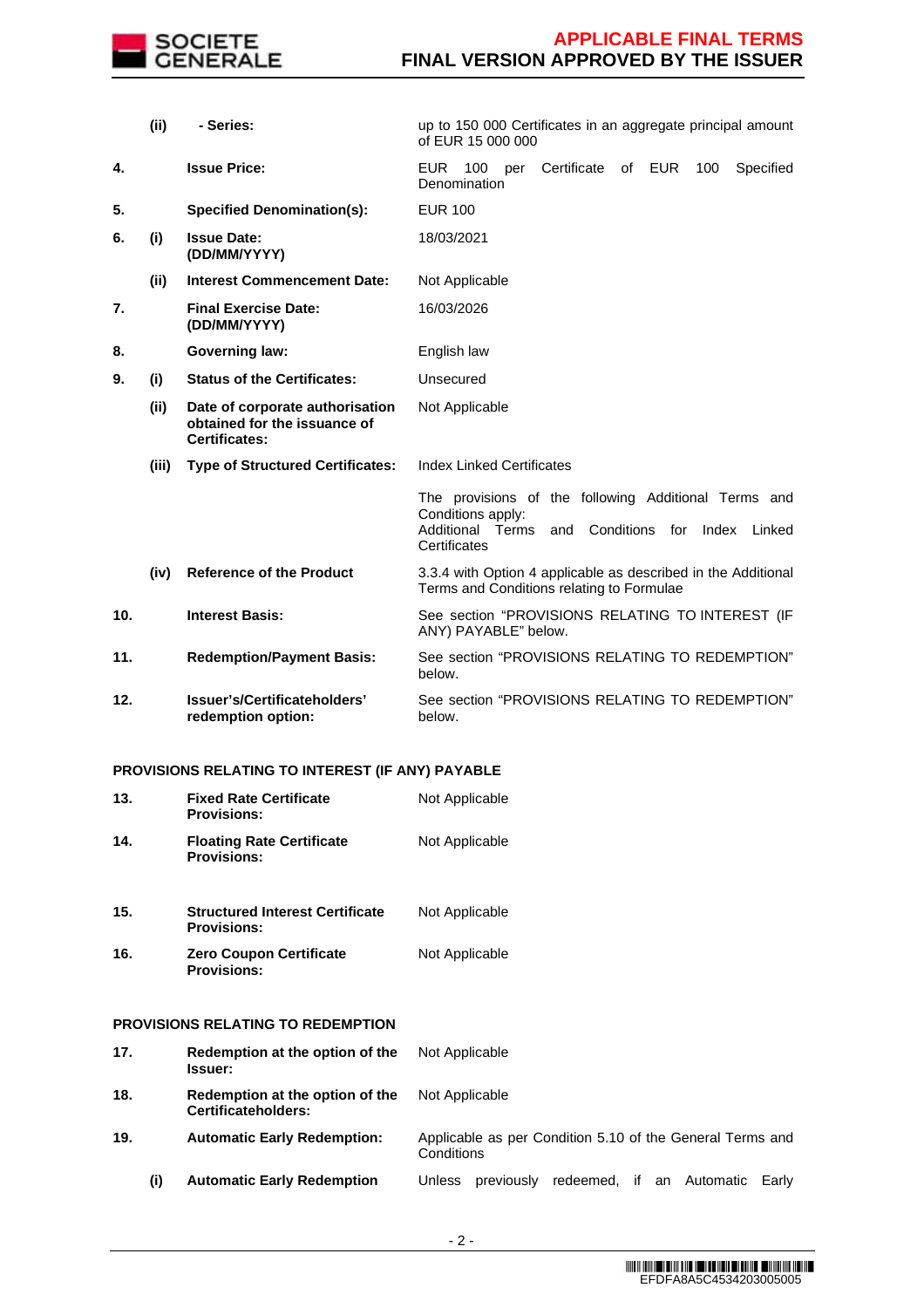

|     |       | Amount(s):                                                                                                                                                                                                                                             | Redemption Event has occurred, then the Issuer shall<br>early the Certificates<br>redeem<br>on<br>Automatic<br>Early<br>Redemption Date(i) (i from 1 to 4) in accordance with the<br>following provisions in respect of each Certificate: |
|-----|-------|--------------------------------------------------------------------------------------------------------------------------------------------------------------------------------------------------------------------------------------------------------|-------------------------------------------------------------------------------------------------------------------------------------------------------------------------------------------------------------------------------------------|
|     |       |                                                                                                                                                                                                                                                        | Automatic Early Redemption Amount(i) = Specified<br>Denomination x $(100\% + i \times 6.80\%)$                                                                                                                                            |
|     |       |                                                                                                                                                                                                                                                        | Definitions relating to the Automatic Early Redemption<br>Amount are set out in paragraph 27(ii) "Definitions relating to<br>the Product".                                                                                                |
|     | (ii)  | <b>Automatic Early Redemption</b><br>Date(s):<br>(DD/MM/YYYY)                                                                                                                                                                                          | Automatic Early Redemption Date(i)<br>(i from 1 to<br>4): 24/03/2022; 24/03/2023; 25/03/2024; 24/03/2025                                                                                                                                  |
|     | (iii) | <b>Automatic Early Redemption</b><br>Event:                                                                                                                                                                                                            | is deemed to have occurred, as determined by the<br>Calculation Agent, if on a Valuation Date(i) (i from 1 to 4),<br>Performance(i) is higher than or equal to 0%                                                                         |
| 20. |       | <b>Final Exercise Amount:</b>                                                                                                                                                                                                                          | Unless previously redeemed, the Issuer shall redeem the<br>Certificates on the Final Exercise Date, in accordance with<br>the following provisions in respect of each Certificate:                                                        |
|     |       |                                                                                                                                                                                                                                                        | Scenario 1:                                                                                                                                                                                                                               |
|     |       |                                                                                                                                                                                                                                                        | If on Valuation Date(5), Performance(5) is higher than or<br>equal to 0%, then:                                                                                                                                                           |
|     |       |                                                                                                                                                                                                                                                        | Final Exercise Amount = Specified Denomination x $[100\% +$<br>34.00%]                                                                                                                                                                    |
|     |       |                                                                                                                                                                                                                                                        | Scenario 2:                                                                                                                                                                                                                               |
|     |       |                                                                                                                                                                                                                                                        | If on Valuation Date(5), Performance(5) is lower than 0%<br>and Performance(5) is higher than or equal to -30%, then:                                                                                                                     |
|     |       |                                                                                                                                                                                                                                                        | Final Exercise Amount = Specified Denomination x [100%]                                                                                                                                                                                   |
|     |       |                                                                                                                                                                                                                                                        | Scenario 3:                                                                                                                                                                                                                               |
|     |       |                                                                                                                                                                                                                                                        | If on Valuation Date(5), Performance(5) is lower than -30%,<br>then:                                                                                                                                                                      |
|     |       |                                                                                                                                                                                                                                                        | Final Exercise Amount = Specified Denomination x [100% +<br>Performance(5)]                                                                                                                                                               |
|     |       |                                                                                                                                                                                                                                                        | Definitions relating to the Final Exercise Amount are set out<br>in paragraph 27(ii) "Definitions relating to the Product".                                                                                                               |
| 21. |       | <b>Physical Delivery Certificates</b><br><b>Provisions:</b>                                                                                                                                                                                            | Not Applicable                                                                                                                                                                                                                            |
| 22. |       | <b>Credit Linked Certificates</b><br><b>Provisions:</b>                                                                                                                                                                                                | Not Applicable                                                                                                                                                                                                                            |
| 23. |       | <b>Bond Linked Certificates</b><br><b>Provisions:</b>                                                                                                                                                                                                  | Not Applicable                                                                                                                                                                                                                            |
| 24. |       | Trigger redemption at the option<br>of the Issuer:                                                                                                                                                                                                     | Not Applicable                                                                                                                                                                                                                            |
| 25. |       | <b>Early Redemption for tax</b><br>reasons, special tax reasons,<br>regulatory reasons, Force<br>Majeure Event, Event of Default,<br>or at the option of the<br><b>Calculation Agent pursuant to</b><br>the Additional Terms and<br><b>Conditions:</b> | Early Redemption Amount: Market Value                                                                                                                                                                                                     |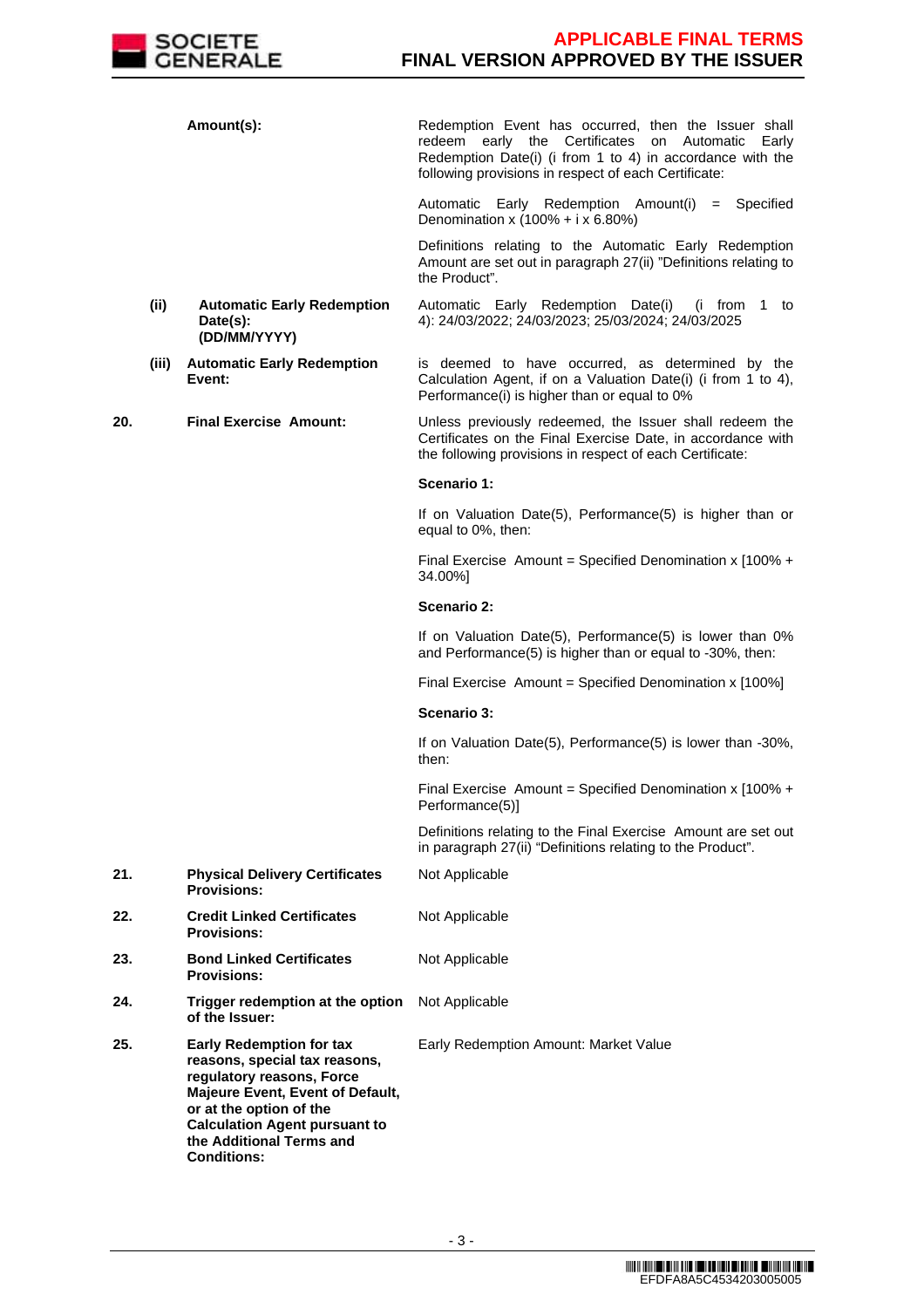

## **PROVISIONS APPLICABLE TO THE UNDERLYING(S) IF ANY**

**26. (i) Underlying(s):** The following Index as defined below:

| <b>Index Name</b>                                                   | <b>Bloomberg</b><br>Ticker | Index<br><b>Sponsor</b> | <b>Exchange</b>                                                                                                                      | Website       |
|---------------------------------------------------------------------|----------------------------|-------------------------|--------------------------------------------------------------------------------------------------------------------------------------|---------------|
| STOXX Europe<br><b>ESG Leaders</b><br>Select 30 Price<br><b>EUR</b> | SEESGSEP                   | <b>STOXX</b><br>Limited | Each exchange on which securities<br>comprised in the Index are traded,<br>from time to time, as determined by<br>the Index Sponsor. | www.stoxx.com |

- (ii) **Information relating to the past** The information relating to the past and future performances **and future performances of the** of the Underlying(s) and volatility are available on the source **Underlying(s) and volatility:** specified in the table above.
- **(iii) Provisions relating, amongst others, to the Market Disruption Event(s) and/or Extraordinary Event(s) and/or any additional disruption event(s) as described in the relevant Additional Terms and Conditions:**
- **(iv) Other information relating to the Underlying(s):**

The provisions of the following Additional Terms and Conditions apply:

Additional Terms and Conditions for Index Linked **Certificates** 

Information or summaries of information included herein with respect to the Underlying(s), has been extracted from general databases released publicly or by any other available information.

Each of the Issuer and the Guarantor confirms that such information has been accurately reproduced and that, so far as it is aware and is able to ascertain from information published, no facts have been omitted which would render the reproduced information inaccurate or misleading.

## **DEFINITIONS APPLICABLE TO INTEREST (IF ANY), REDEMPTION AND THE UNDERLYING(S) IF ANY**

| 27. | (i)  | Definitions relating to date(s):                  | Applicable                                                                                                          |             |             |             |  |
|-----|------|---------------------------------------------------|---------------------------------------------------------------------------------------------------------------------|-------------|-------------|-------------|--|
|     |      | <b>Valuation Date(0):</b><br>(DD/MM/YYYY)         | 17/03/2021                                                                                                          |             |             |             |  |
|     |      | Valuation Date(i) (i from 1 to 5)<br>(DD/MM/YYYY) | 17/03/2022:<br>09/03/2026                                                                                           | 17/03/2023: | 18/03/2024: | 17/03/2025; |  |
|     | (ii) | Definitions relating to the<br><b>Product:</b>    | Applicable, subject to the provisions of Condition 4 of the<br>Additional Terms and Conditions relating to Formulae |             |             |             |  |
|     |      | Performance(i)<br>(i from 1 to 5)                 | means (S(i) / S(0)) - 100%                                                                                          |             |             |             |  |
|     |      |                                                   |                                                                                                                     |             |             |             |  |

 **S(i) (i from 0 to 5)**  means in respect of any Valuation Date(i) the Closing Price of the Underlying

## **PROVISIONS RELATING TO SECURED CERTIFICATES**

**28. Secured Certificates Provisions:** Not Applicable

#### **GENERAL PROVISIONS APPLICABLE TO THE CERTIFICATES**

**29. Provisions applicable to payment date(s):**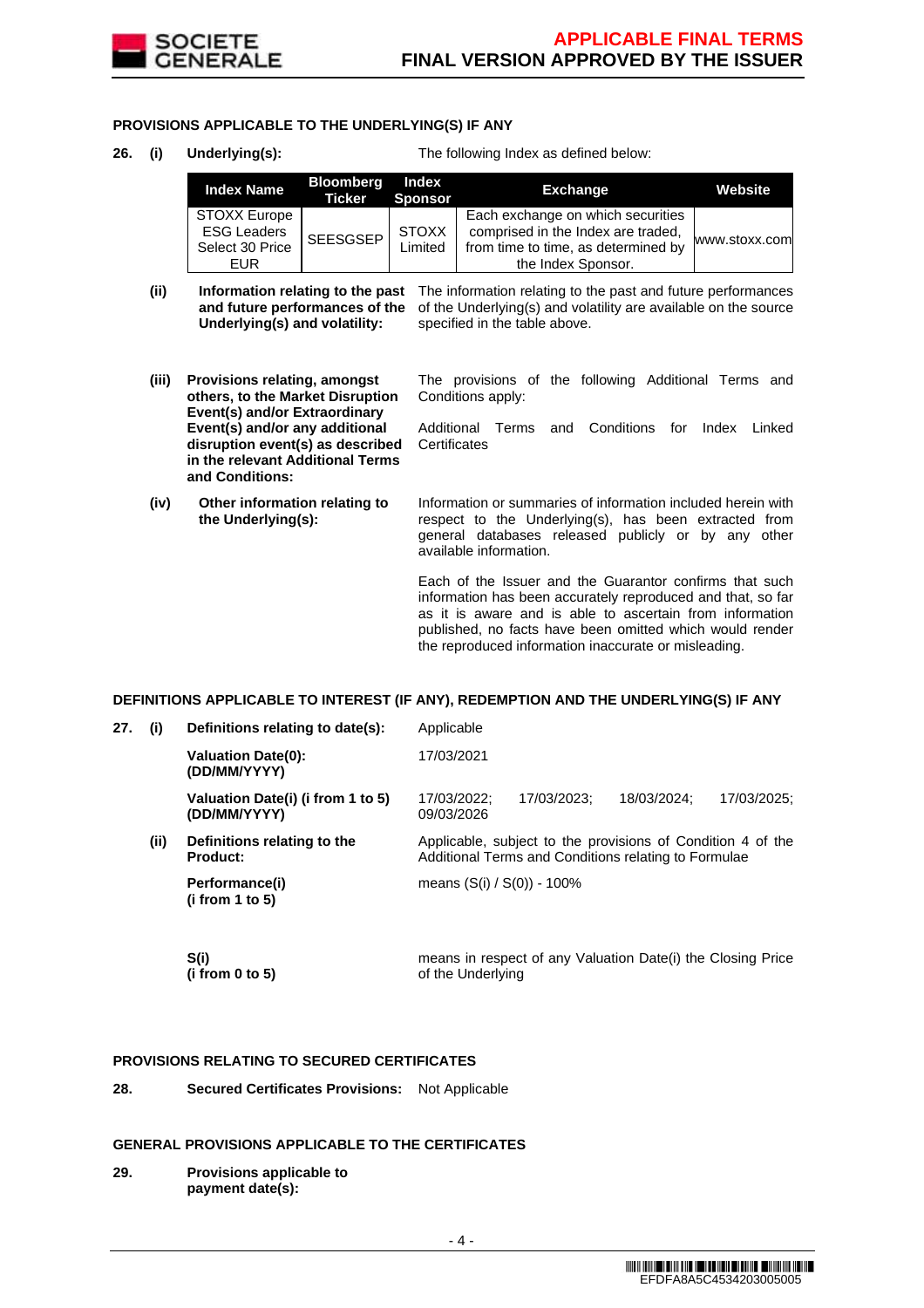

 **- Payment Business Day:** Following Payment Business Day **- Financial Centre(s):** Not Applicable **30. Form of the Certificates: (i) Form:** Non-US Registered Global Note registered in the name of a nominee for a common depositary for Euroclear and Clearstream **(ii) New Global Note (NGN – bearer**  No **notes) / New Safekeeping Structure (NSS – registered notes): 31. Redenomination:** Not Applicable **32. Consolidation:** Applicable as per Condition 14.2 of the General Terms and **Conditions 33. Partly Paid Certificates Provisions:** Not Applicable **34. Instalment Certificates Provisions:** Not Applicable **35. Masse: Not Applicable 36. Dual Currency Certificate Provisions:** Not Applicable **37. Additional Amount Provisions for Italian Certificates:** Not Applicable **38. Interest Amount and/or the Redemption Amount switch at the option of the Issuer:** Not Applicable **39. Portfolio Linked Certificates Provisions:** Not Applicable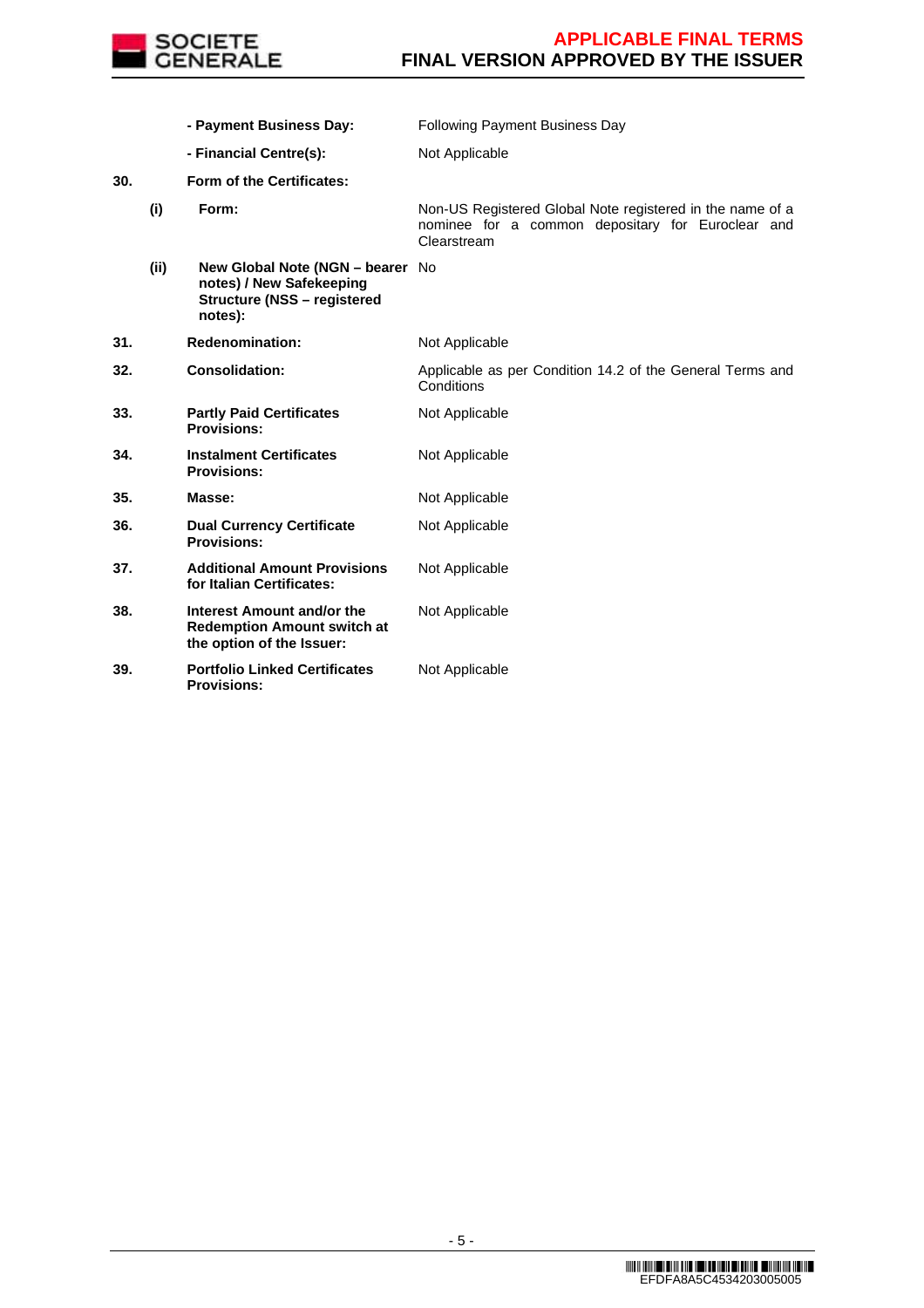

## **PART B – OTHER INFORMATION**

## **1. LISTING AND ADMISSION TO TRADING**

- **(i) Listing:** None
- **(ii) Admission to trading:** Application shall be made for the Certificates to be admitted to trading on the Multilateral Trading Facility ("MTF") named EuroTLX organized and managed by Borsa Italiana S.p.A. with effect from or as soon as practicable after the Issue Date. Société Générale, directly or through a third party appointed by it, will act as specialist for the Certificates, in accordance with the rules and regulations of EuroTLX.

 **There can be no assurance that the listing and trading of the Certificates will be approved with effect on the Issue Date or at all, provided that if Borsa Italiana S.p.A. does not release its decision of admission to trading within the day immediately preceding the Issue Date, Section 10 – paragraph "Conditions to which the offer is subject" of these Final Terms shall apply.**

- **(iii) Estimate of total expenses related to admission to trading:** Not Applicable
- **(iv) Information required for Certificates to be listed on SIX Swiss Exchange:** Not Applicable

## **2. RATINGS**

The Certificates to be issued have not been rated.

## **3. INTERESTS OF NATURAL AND LEGAL PERSONS INVOLVED IN THE ISSUE/OFFER**

 Save for fees, if any, payable to the Dealer, and so far as the Issuer is aware, no person involved in the issue of the Certificates has an interest material to the offer.

The Dealer and its affiliates have engaged, and may in the future engage, in investment banking and/or commercial banking transactions with, and may perform other services for, the Issuer and its affiliates in the ordinary course of business.

 Société Générale will ensure the roles of provider of hedging instruments to the Issuer of the Certificates and Calculation Agent of the Certificates.

 The possibility of conflicts of interest between the different roles of Société Générale on one hand, and between those of Société Générale in these roles and those of the Certificateholders on the other hand cannot be excluded.

 Furthermore, given the banking activities of Société Générale, conflicts may arise between the interests of Société Générale acting in these capacities (including business relationship with the issuers of the financial instruments being underlyings of the Certificates or possession of non public information in relation with them) and those of the Certificateholders. Finally, the activities of Société Générale on the underlying financial instrument(s), on its proprietary account or on behalf of its customers, or the establishment of hedging transactions, may also have an impact on the price of these instruments and their liquidity, and thus may be in conflict with the interests of the Certificateholders.

## **4. REASONS FOR THE OFFER AND USE OF PROCEEDS**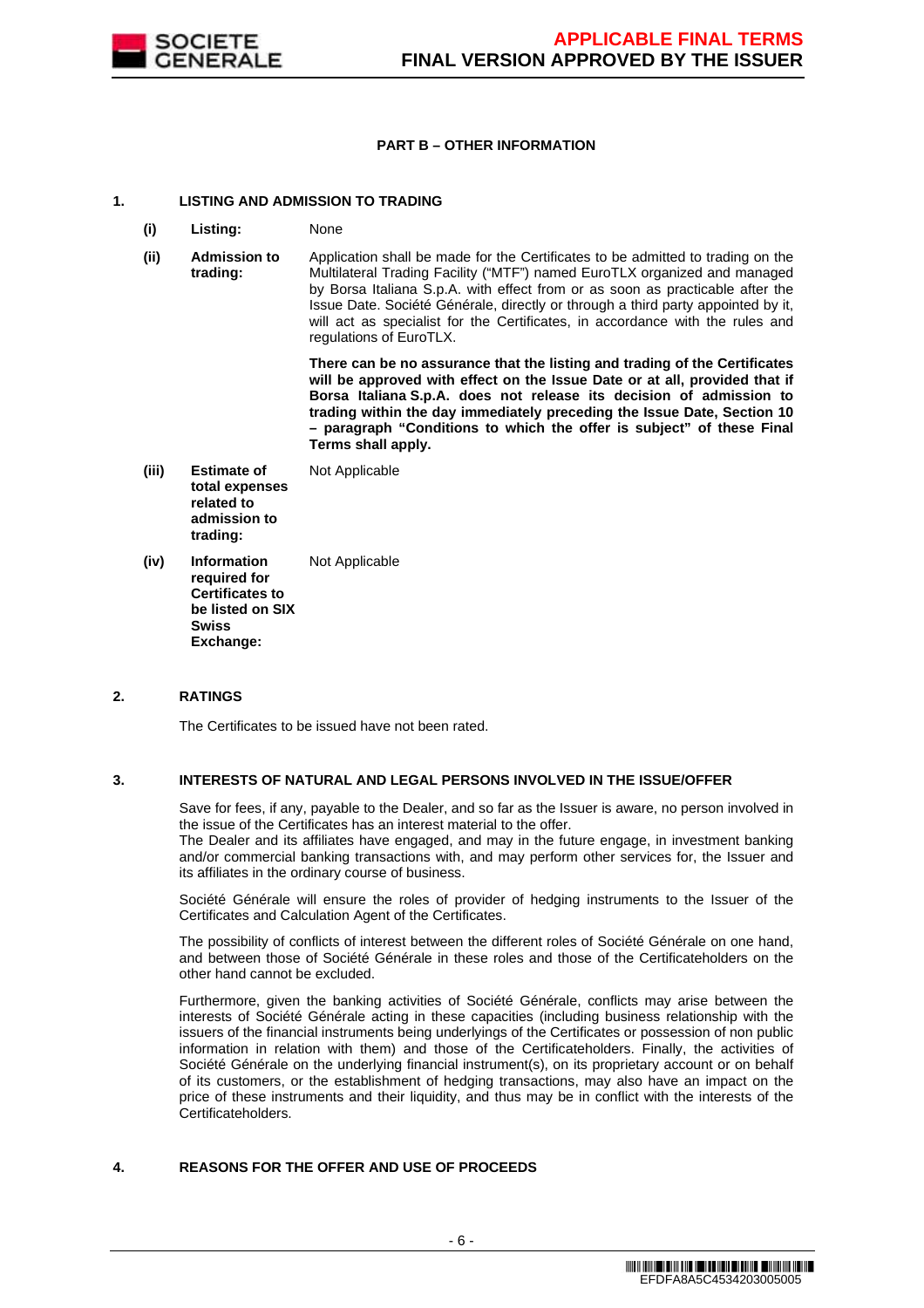

**(i) Reasons for the**  The net proceeds from each issue of Certificates will be applied for the **offer and use of proceeds:** general financing purposes of the Société Générale Group, which include making a profit.

> The Certificates are "Positive Impact Certificates": an amount equivalent to the net proceeds of the Certificates will be applied to finance and/or refinance, in part or in full, Eligible Activities in the green categories, in the social categories or in both categories respectively, as defined in the Sustainable and Positive Impact Bond Framework of Société Générale (the "Framework"). The Framework is available on the Debt Investors page of Société Générale's website, under the Sustainable and Positive Impact Bond section https://www.societegenerale.com/sites/default/files/documents/Notations% 20Financi%C3%A8res/sg\_sustainable\_and\_positive\_impact\_bond\_framework \_june\_2020.pdf

- **(ii) Estimated net proceeds:** Not Applicable
- **(iii) Estimated total expenses:** Not Applicable
- **5. INDICATION OF YIELD** (Fixed Rate Certificates only) Not Applicable
- **6. HISTORIC INTEREST RATES** (Floating Rate Certificates only)

Not Applicable

## **7. PERFORMANCE AND EFFECT ON VALUE OF INVESTMENT**

**(i) PERFORMANCE OF FORMULA, EXPLANATION OF EFFECT ON VALUE OF INVESTMENT**  (Structured Certificates only)

 The value of the Certificates, the payment of an automatic early redemption amount on a relevant automatic early redemption date, and the payment of a redemption amount to a Certificateholder on the Final Exercise Date will depend on the performance of the underlying asset(s), on the relevant valuation date(s).

 The value of the Certificates is linked to the positive or negative performance of the underlying instrument. The amount(s) to be paid is/are determined on the basis of the condition which is satisfied (or not) if the performance of the underlying instrument is higher than or equal to a predefined barrier performance.

 During the lifetime of the Certificates, the market value of these Certificates may be lower than the invested capital. Furthermore, an insolvency of the Issuer and/or the Guarantor may cause a total loss of the invested capital.

**The attention of the investors is drawn to the fact that they could sustain an entire or a partial loss of their investment.**

**(ii) PERFORMANCE OF RATE(S) OF EXCHANGE AND EXPLANATION OF EFFECT ON VALUE OF INVESTMENT** (Dual Currency Certificates only)

Not Applicable

# **8. OPERATIONAL INFORMATION**

**(i) Security identification code(s):**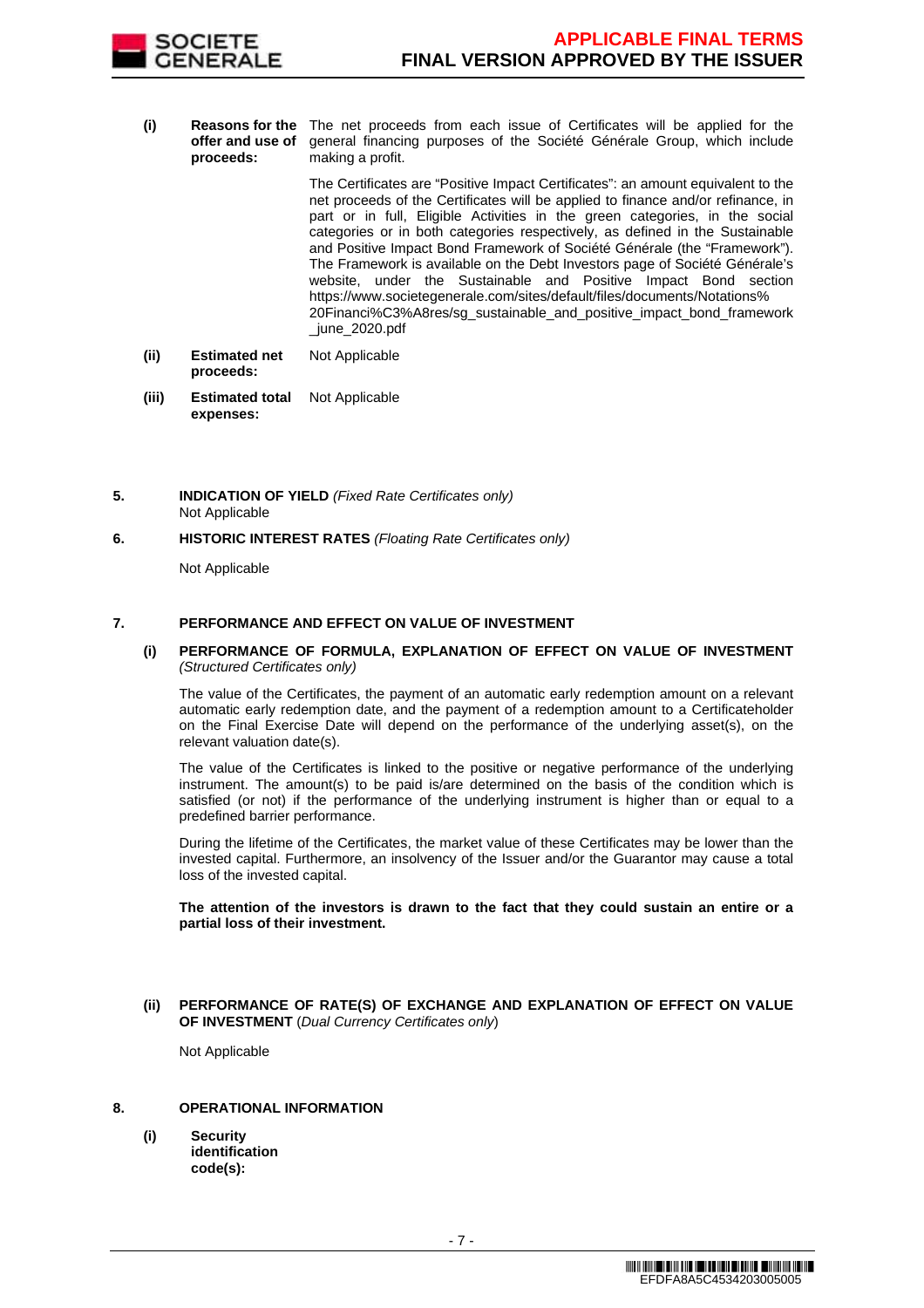

**- ISIN code:** XS2277877838

 **- Common code:** 227787783

- **(ii) Clearing System(s):** Euroclear Bank S.A/N.V. (**Euroclear) /** Clearstream Banking société anonyme (**Clearstream**)
- **(iii) Delivery of the Certificates:** Delivery against payment
- **(iv) Calculation Agent:** Société Générale Tour Société Générale 17 Cours Valmy 92987 Paris La Défense Cedex France
- **(v) Paying Agent(s):** Société Générale Luxembourg SA 11, avenue Emile Reuter 2420 Luxembourg Luxembourg
- **(vi) Eurosystem eligibility of the Certificates:** No. Whilst the designation is specified as "no" at the date of these Final Terms, should the Eurosystem eligibility criteria be amended in the future such that the Certificates are capable of meeting them the Certificates may then be deposited with one of the ICSDs as common safekeeper (and registered in the name of a nominee of one of the ICSDs acting as common safekeeper). Note that this does not necessarily mean that the Certificates will then be recognised as eligible collateral for Eurosystem monetary policy and intraday credit operations by the Eurosystem at any time during their life. Such recognition will depend upon the ECB being satisfied that Eurosystem eligibility criteria have been met.
- **(vii) Address and contact details of Société Générale for all administrative communications relating to the Certificates:** Société Générale Tour Société Générale 17 Cours Valmy 92987 Paris La Défense Cedex France Name: Sales Support Services - Derivatives Tel: +33 1 57 29 12 12 (Hotline) Email: clientsupport-deai@sgcib.com

## **9. DISTRIBUTION**

| (i)   | Method of<br>distribution:                                                                                                     | Non-syndicated                                                                                                                                                                                                                                                                                                                                                                                                                                                                                                          |
|-------|--------------------------------------------------------------------------------------------------------------------------------|-------------------------------------------------------------------------------------------------------------------------------------------------------------------------------------------------------------------------------------------------------------------------------------------------------------------------------------------------------------------------------------------------------------------------------------------------------------------------------------------------------------------------|
|       | - Dealer(s):                                                                                                                   | Société Générale<br>Tour Société Générale<br>17 Cours Valmy<br>92987 Paris La Défense Cedex<br>France                                                                                                                                                                                                                                                                                                                                                                                                                   |
| (ii)  | and concession:                                                                                                                | <b>Total commission</b> There is no commission and/or concession paid by the Issuer to the Dealer or<br>the Managers.                                                                                                                                                                                                                                                                                                                                                                                                   |
|       |                                                                                                                                | Société Générale shall pay to Deutsche Bank SpA (the <b>Distributor)</b> an<br>upfront remuneration of up to 3.00% of the nominal amount of Certificates<br>effectively placed by such Distributor as of the Issue Date.                                                                                                                                                                                                                                                                                                |
| (iii) | <b>TEFRA rules:</b>                                                                                                            | Not Applicable                                                                                                                                                                                                                                                                                                                                                                                                                                                                                                          |
| (iv)  | <b>Non-exempt Offer</b><br>Consent of the<br><b>Issuer to use the</b><br><b>Base Prospectus</b><br>during the Offer<br>Period: | A Non-exempt offer of the Certificates may be made by the Dealer and any<br>Initial Authorised Offeror below mentioned, any Additional Authorised<br><b>Offeror</b> , the name and address of whom will be published on the website of<br>(http://prospectus.socgen.com)<br>the<br>Non-exempt<br><b>Issuer</b><br>in.<br>the<br>Offer jurisdiction(s) ( <b>Non-exempt Offer Jurisdiction(s)</b> ) during the offer<br>period (Offer Period) as specified in the paragraph "Terms and Conditions of<br>the Offer" below. |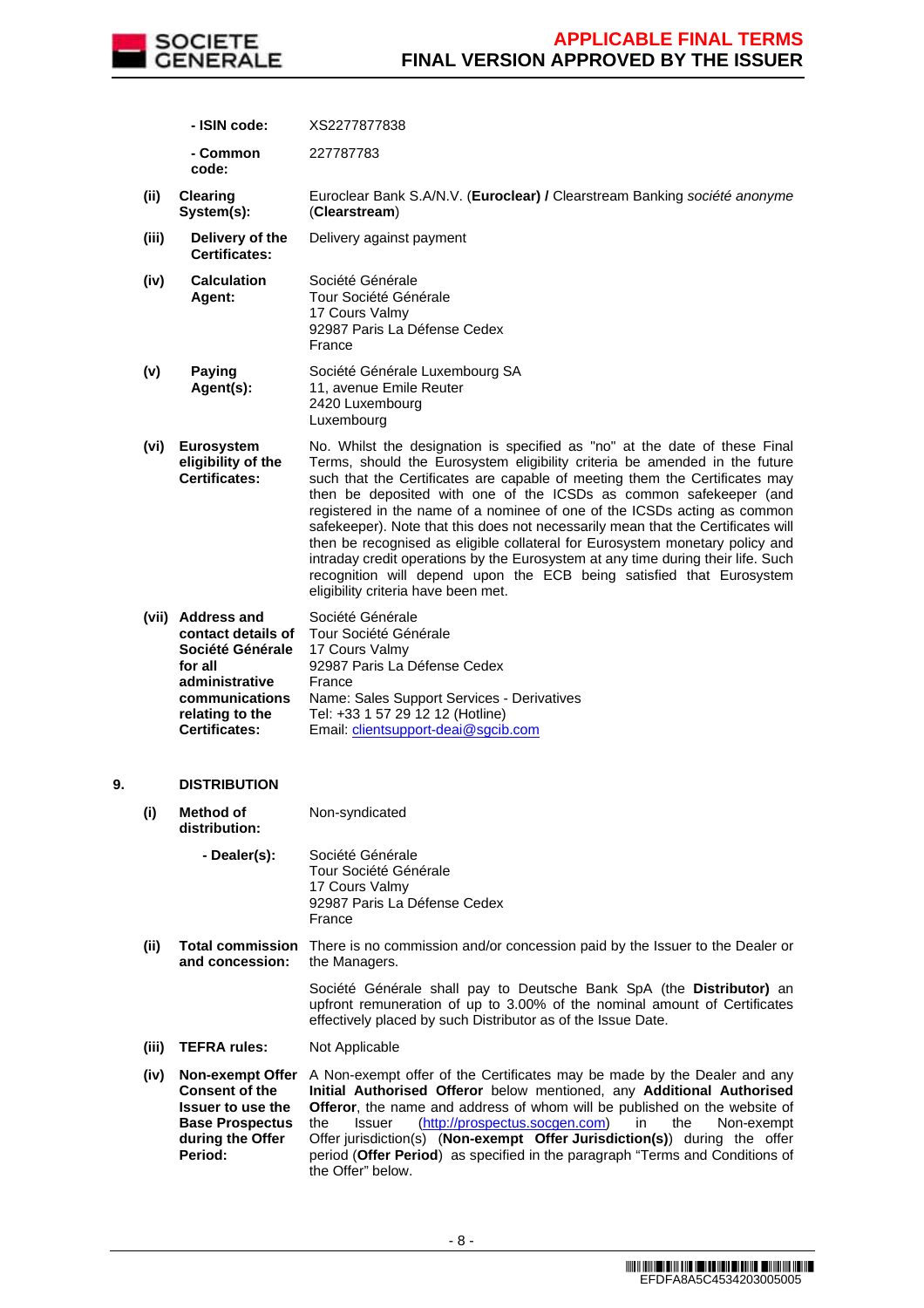

|     |     | - Individual<br>Consent /<br>Name(s) and<br>address(es) of<br>any Initial<br><b>Authorised</b><br>Offeror: | Applicable / Deutsche Bank SpA, Piazza del Calendario, 3, 20126 Milano                                                                                                                                                                                                                                                                                                                                                                        |
|-----|-----|------------------------------------------------------------------------------------------------------------|-----------------------------------------------------------------------------------------------------------------------------------------------------------------------------------------------------------------------------------------------------------------------------------------------------------------------------------------------------------------------------------------------------------------------------------------------|
|     |     | - General<br><b>Consent/ Other</b><br>conditions to<br>consent:                                            | Not Applicable                                                                                                                                                                                                                                                                                                                                                                                                                                |
|     | (v) | U.S. federal<br>income tax<br>considerations:                                                              | The Certificates are not Specified Certificates for purposes of the Section<br>871(m) Regulations.                                                                                                                                                                                                                                                                                                                                            |
|     |     | (vi) Prohibition of<br>Sales to EEA and<br><b>UK Retail</b><br>Investors:                                  | Not Applicable                                                                                                                                                                                                                                                                                                                                                                                                                                |
| 10. |     |                                                                                                            | <b>TERMS AND CONDITIONS OF THE OFFER</b>                                                                                                                                                                                                                                                                                                                                                                                                      |
|     |     | - Non-exempt<br><b>Offer</b><br>Jurisdiction(s):                                                           | Italy                                                                                                                                                                                                                                                                                                                                                                                                                                         |
|     |     | - Offer Period:                                                                                            | From and including March 01, 2021 at 9.00 a.m. Central European Time<br>(CET) to and including March 15, 2021 at 4.00 p.m. CET, subject to any early<br>closing of the Offer Period as described below.                                                                                                                                                                                                                                       |
|     |     |                                                                                                            | The Certificates will be distributed:                                                                                                                                                                                                                                                                                                                                                                                                         |
|     |     |                                                                                                            | (a) within the premises of the Distributors (at their offices and branches);                                                                                                                                                                                                                                                                                                                                                                  |
|     |     |                                                                                                            | (b) through door-to-door selling (fuori sede) pursuant to Articles 30 and 31 of<br>the Italian Legislative Decree No. 58 of 24th February 1998, as amended from<br>time to time (the "Italian Financial Services Act") from and including March<br>01, 2021 at 9.00 a.m. Central European Time (CET) to and including March<br>10, 2021 at 4.00 p.m. CET; and                                                                                 |
|     |     |                                                                                                            | (c) through long distance selling techniques (tecniche di comunicazione a<br>distanza) pursuant to article 32 of the Italian Financial Services Act from and<br>including March 01, 2021 at 9.00 a.m. Central European Time (CET) to and<br>including March 03, 2021 at 4.00 p.m. CET,                                                                                                                                                        |
|     |     |                                                                                                            | subject to any early closing of the Offer Period as described below.                                                                                                                                                                                                                                                                                                                                                                          |
|     |     |                                                                                                            | The Distributor intending to distribute Certificates through door-to-door selling<br>(fuori sede) pursuant to article 30 of the Italian Financial Services Act will<br>collect the acceptance forms - other than directly at their branches and offices<br>- through financial advisors for door-to-door selling (consulenti finanziari<br>abilitati all'offerta fuori sede) pursuant to Article 31 of the Italian Financial<br>Services Act. |
|     |     |                                                                                                            | Pursuant to Article 30, paragraph 6, of the Italian Financial Services Act, the<br>validity and enforceability of contracts entered into through door-to-door<br>selling (fuori sede) is suspended for a period of 7 (seven) days from the date<br>of subscription of the acceptance form by the relevant investor.                                                                                                                           |
|     |     |                                                                                                            | Within such period investors may notify the relevant Distributor of their<br>withdrawal without payment of any charge or commission.                                                                                                                                                                                                                                                                                                          |
|     |     |                                                                                                            | The Certificates will be also offered through long distance selling techniques<br>(tecniche di comunicazione a distanza) pursuant to article 32 of the Italian                                                                                                                                                                                                                                                                                |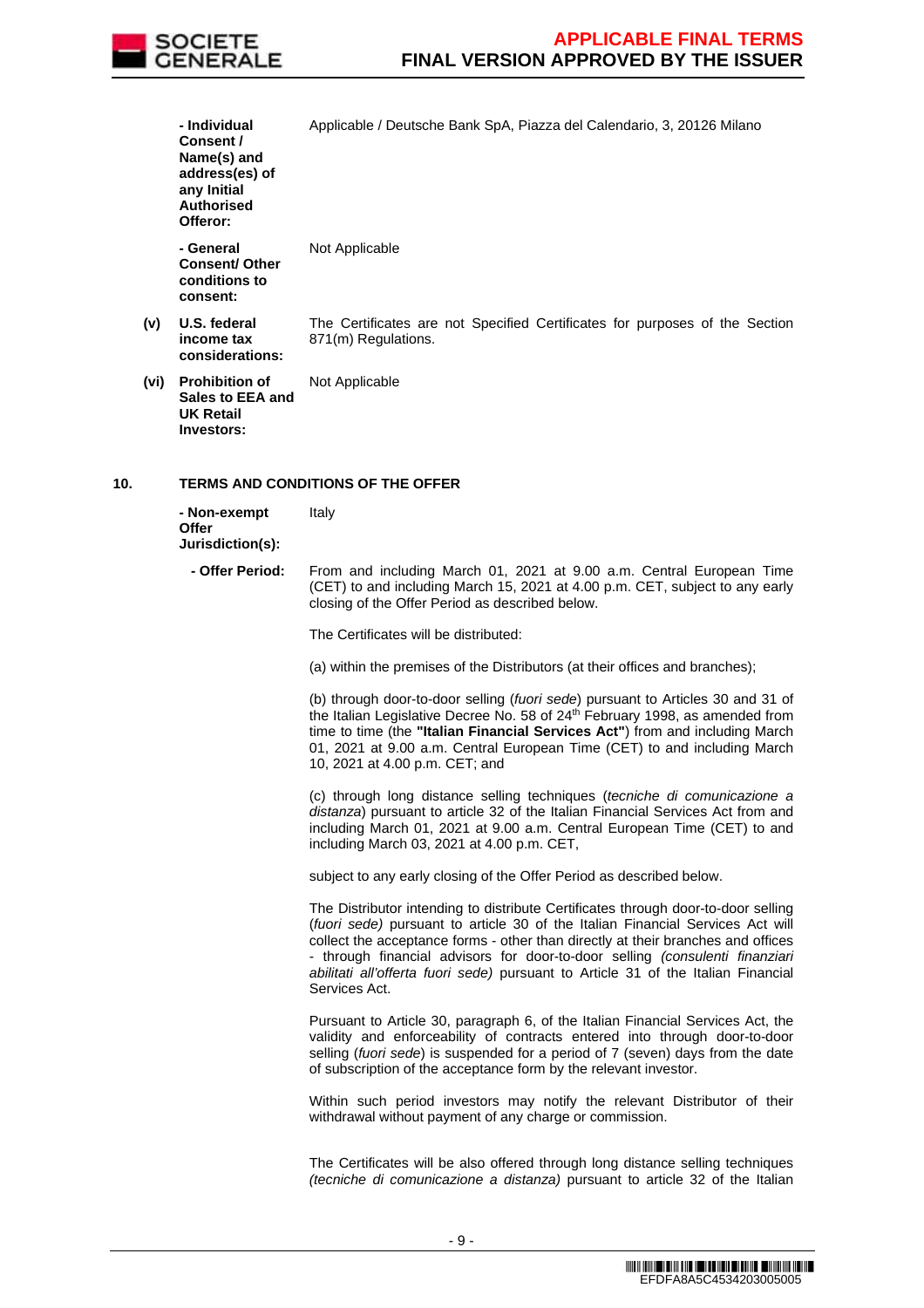

Financial Services Act (i.e., through the trading-online platform of the Distributors and/or recorded telephone orders). In this case, investors may purchase the Certificates via the internet, after being identified by the Distributor, by using their personal password/identification codes. Pursuant to article 67-duodecies of the Italian Legislative Decree No. 206/2005 as amended (the so called "Codice del Consumo"), the validity and enforceability of the contracts entered into through long distance selling techniques (tecniche di comunicazione a distanza) is suspended for a period of 14 (fourteen) days from the date of subscription of the acceptance form by the relevant investor. Within such period investors may notify the relevant Distributor of their withdrawal without any charge or commission

 **- Offer Price:** The Certificates will be offered at the Issue Price of which up to a maximum of 3.00% is represented by distribution fee payable upfront by the Guarantor to the Distributor

 **- Conditions to which the offer is subject:** Offers of the Certificates are conditional on their issue and, on any additional conditions set out in the standard terms of business of the financial intermediaries, notified to investors by such relevant financial intermediaries.

> The Issuer reserves the right to close the Offer Period prior to its stated expiry for the contract of the contract of the contract any contract of the contract of the contract of the contract o The Issuer reserves the right to withdraw the offer and cancel the issuance of the Certificates for any reason at any time on or prior to the Issue Date. For the avoidance of doubt, if any application has been made by a potential investor and the Issuer exercises such right, no potential investor shall be entitled to subscribe or otherwise acquire the Certificates. In each case, a notice to the investors on the early termination or the withdrawal, as applicable, will be published on the website of the Issuer (http://prospectus.socgen.com).

> The validity of the offer is subject to the condition that the decision of admission to trading on EuroTLX is released by Borsa Italiana S.p.A. by not later than on the day immediately preceding the Issue Date; otherwise, the offer will be deemed withdrawn and the issuance cancelled. The Issuer undertakes to file the relevant application with Borsa Italiana S.p.A. in due time to allow Borsa Italiana S.p.A. to release a decision, according to its rules, within the day immediately preceding the Issue Date.

 **- Description of the application process:** The distribution activity will be carried out in accordance with the financial intermediary's usual procedures. Prospective investors will not be required to enter into any contractual arrangements directly with the Issuer in relation to the subscription of the Certificates.

 **- Description of possibility to reduce subscriptions and manner for refunding excess amount paid by applicants:** Not Applicable

 **- Details of the**  Minimum amount of application : EUR 100 (i.e. 1 Certificate)

**and/or maximum amount of application:**

**minimum** 

 **- Details of the method and time limits for paying up and delivering the Certificates:**

The Certificates will be issued on the Issue Date against payment to the Issuer of the net subscription moneys. However, the settlement and delivery of the Certificates will be executed through the Dealer mentioned above. Investors will be notified by the relevant financial intermediary of their allocations of Certificates and the settlement arrangements in respect thereof.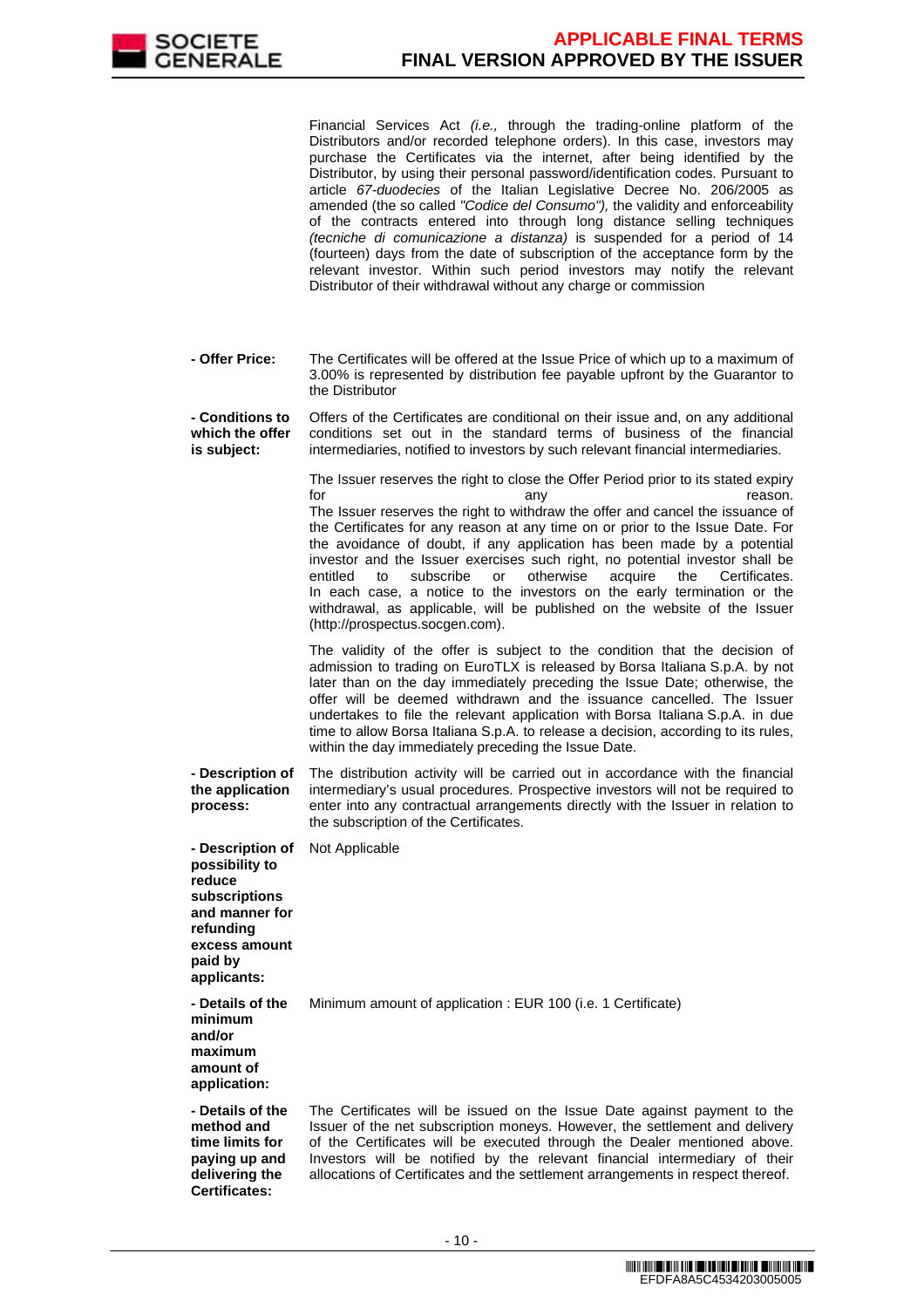

 The settlement and the delivery of the securities will be executed through the Dealer mentioned above only for technical reasons. However, the Issuer will be the only offeror and as such will assume all the responsibilities in connection with the information contained in the Final Terms together with the Base Prospectus.

 **- Manner and date in which results of the offer are to be made public:** Publication on the website of the Issuer (http://prospectus.socgen.com) and in a daily newspaper of general circulation in the relevant place(s) of listing and/or public offer at the end of the subscription period if required by local regulation.

 **- Procedure for exercise of any right of preemption, negotiability of subscription rights and treatment of subscription rights not exercised:** Not Applicable **- Whether tranche(s) has/have been reserved for certain countries:** Not Applicable **- Process for notification to applicants of the amount allotted and the indication whether dealing may begin before notification is made:** Not Applicable **expenses and taxes specifically charged to the subscriber or purchaser:**

 **- Amount of any**  Taxes charged in connection with the subscription, transfer, purchase or holding of the Certificates must be paid by the Certificateholders and neither the Issuer nor the Guarantor shall have any obligation in relation thereto; in that respect, Certificateholders shall consult professional tax advisers to determine the tax regime applicable to their own situation.

> Punctual costs (entry costs), recurrent costs and potential anticipated exit penalties may have an impact on the return the investor may obtain from his investment.

distributed or in any other manner supported by STOXX, Deutsche Börse

#### **11. ADDITIONAL INFORMATION**

| - Minimum<br>investment in the<br><b>Certificates:</b> | EUR 100 (i.e. 1 Certificate)                                                                                                                                                                                                                                                                   |
|--------------------------------------------------------|------------------------------------------------------------------------------------------------------------------------------------------------------------------------------------------------------------------------------------------------------------------------------------------------|
| - Minimum<br><b>Trading Lot:</b>                       | EUR 100 (i.e. 1 Certificate)                                                                                                                                                                                                                                                                   |
| - Underlying<br>Disclaimer:                            | The STOXX Europe ESG Leaders Select 30 Price EUR is the intellectual<br>property (including registered trademarks) of STOXX Limited, Zurich,<br>Switzerland ("STOXX"), Deutsche Börse Group or their licensors, which is<br>used under license. The product is neither sponsored nor promoted, |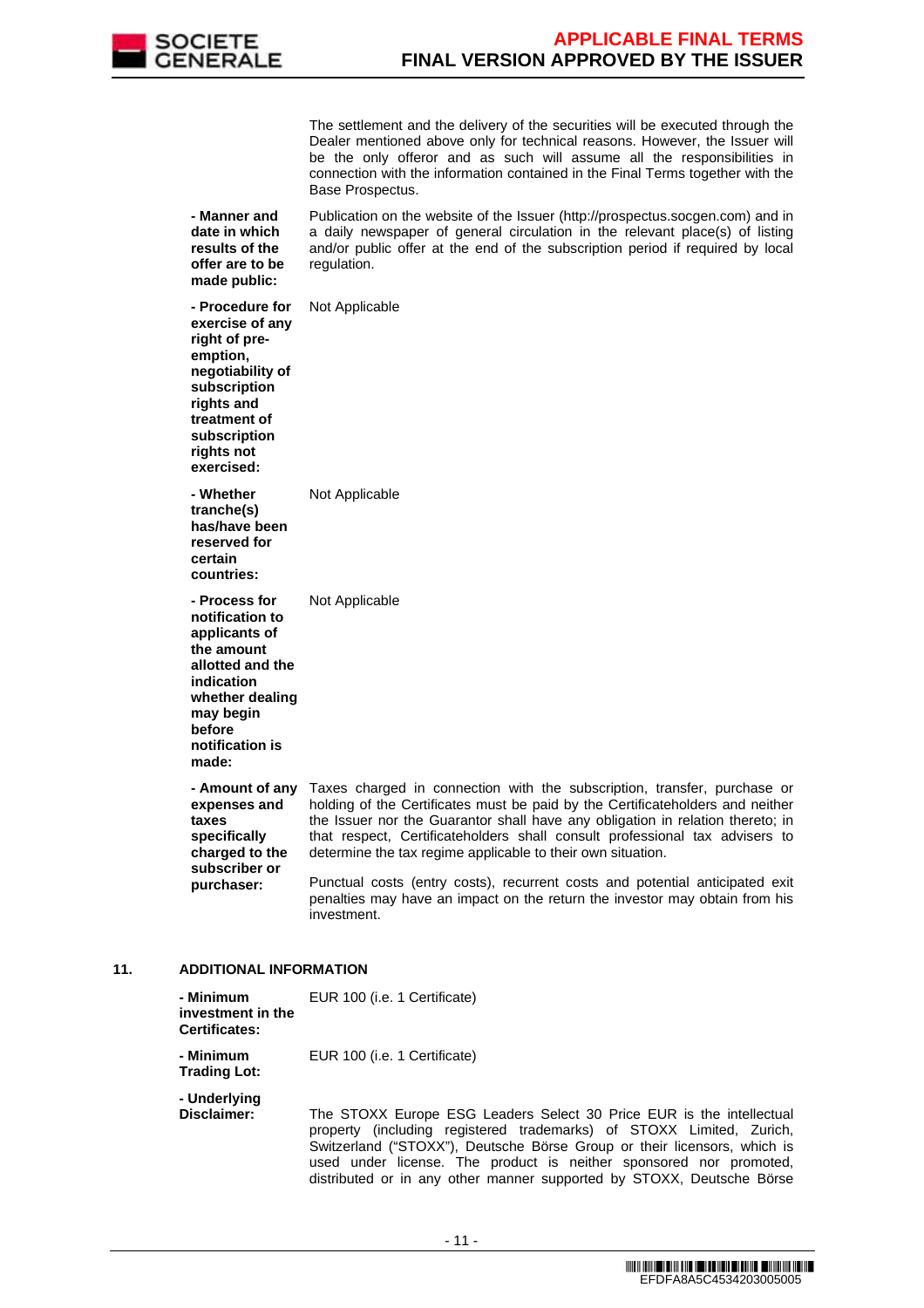

Group or their licensors, research partners or data providers and STOXX, Deutsche Börse Group and their licensors, research partners or data providers do not give any warranty, and exclude any liability (whether in negligence or otherwise) with respect thereto generally or specifically in relation to any errors, omissions or interruptions in the STOXX Europe ESG Leaders Select 30 Price EUR or its data.

 **- Location where the Prospectus, any Supplements**  Italy **thereto and the Final Terms can be collected or inspected free of charge in Italy:** Société Générale, Via Olona n.2, 20123 Milano

## **12. PUBLIC OFFERS IN SWITZERLAND**

Not Applicable

## **13. BENCHMARK REGULATION**

**Benchmark:** Applicable

Amounts payable under the Certificates will be calculated by reference to the relevant Benchmark which is provided by the relevant Administrator, as specified in the table below.

As at the date of these Final Terms, the relevant Administrator appears/ does not appear, as the case may be, on the register of administrators and benchmarks established and maintained by the European Securities and Markets Authority pursuant to Article 36 of the Benchmark Regulation (Regulation (EU) 2016/1011) (the **Benchmark Regulation**), as specified in the table below.

If "Does not appear and exempted" is specified in the table below, it means that the relevant Administrator does not fall within the scope of the Benchmark Regulation by virtue of Article 2 of that regulation.

If "Does not appear and non-exempted" is specified in the table below, it means that, as far as the Issuer is aware, the transitional provisions in Article 51 of the Benchmark Regulation apply, such that the relevant Administrator is not currently required to obtain authorisation or registration.

| <b>Benchmark</b>                                                    | Administrator Register |  |
|---------------------------------------------------------------------|------------------------|--|
| ISTOXX Europe ESG Leaders Select 30 Price EUR STOXX Limited Appears |                        |  |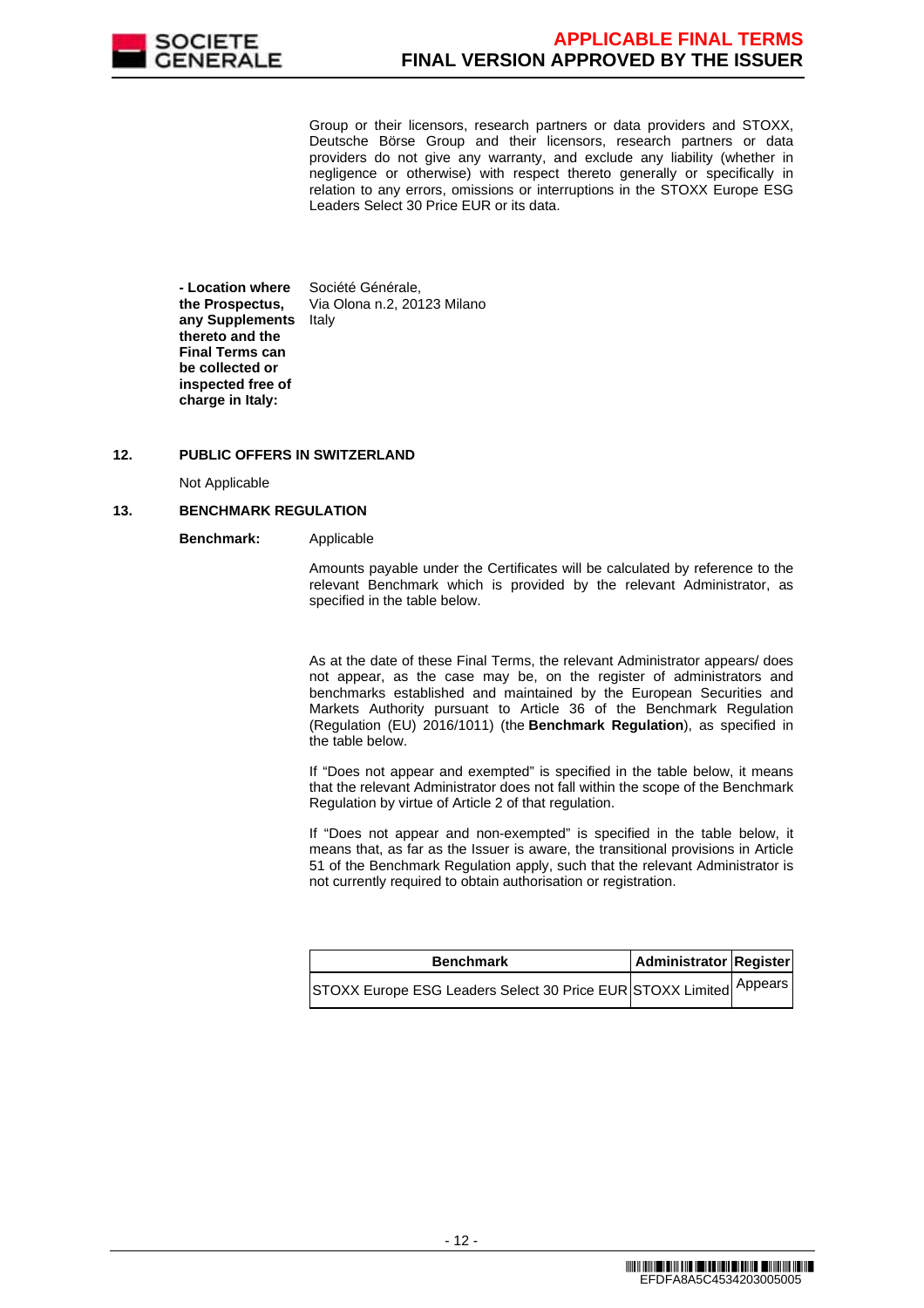

## **ISSUE SPECIFIC SUMMARY**

## **SECTION A – INTRODUCTION INCLUDING WARNINGS**

**ISIN code** : XS2277877838

#### **Issuer : SG Issuer**

Domicile: 16, boulevard Royal, L-2449 Luxembourg

Telephone number : + 352 27 85 44 40

Legal entity identifier (LEI) : 549300QNMDBVTHX8H127

#### **Offeror and/or entity requesting the admission to trading :**

Société Générale

Tour Société Générale - 17 Cours Valmy

92987 Paris La Défense Cedex, France

Domicile : 29, boulevard Haussmann, 75009 Paris, France.

Legal entity identifier (LEI) : O2RNE8IBXP4R0TD8PU41

#### **Identity and contact details of the competent authority approving the prospectus:**

Approved by the Commission de Surveillance du Secteur Financier (CSSF)

283, route d'Arlon L-2991, Luxembourg

Telephone number: (352) 26 25 11

E-Mail : direction@cssf.lu

**Date of approval of the prospectus:** 05/06/2020

#### **WARNINGS**

This summary must be read as an introduction to the base prospectus (the **Base Prospectus**).

Any decision to invest in the certificates (the **Certificates**) should be based on a consideration of the Base Prospectus as a whole by the investor.

#### **Prospective investors should be aware that these Certificates may be volatile and that they may receive no interest and may lose all or a substantial portion of their principal.**

Where a claim relating to the information contained in the Base Prospectus and the applicable Final Terms is brought before a court, the plaintiff investor might, under the national legislation of the Member States, have to bear the costs of translating the Base Prospectus before the legal proceedings are initiated.

Civil liability attaches only to those persons who have tabled this summary, including any translation thereof, but only if the summary is misleading, inaccurate or inconsistent when read together with the other parts of the Base Prospectus or it does not provide, when read together with the other parts of the Base Prospectus, key information in order to aid investors when considering whether to invest in the Certificates.

**You are about to buy a product which is not simple and which may be difficult to understand.**

# **SECTION B – KEY INFORMATION ON THE ISSUER**

#### **WHO IS THE ISSUER OF THE SECURITIES?**

**Issuer : SG Issuer** (or the **Issuer**)

Domicile: 16, boulevard Royal, L-2449 Luxembourg

Legal form: Public limited liability company (société anonyme).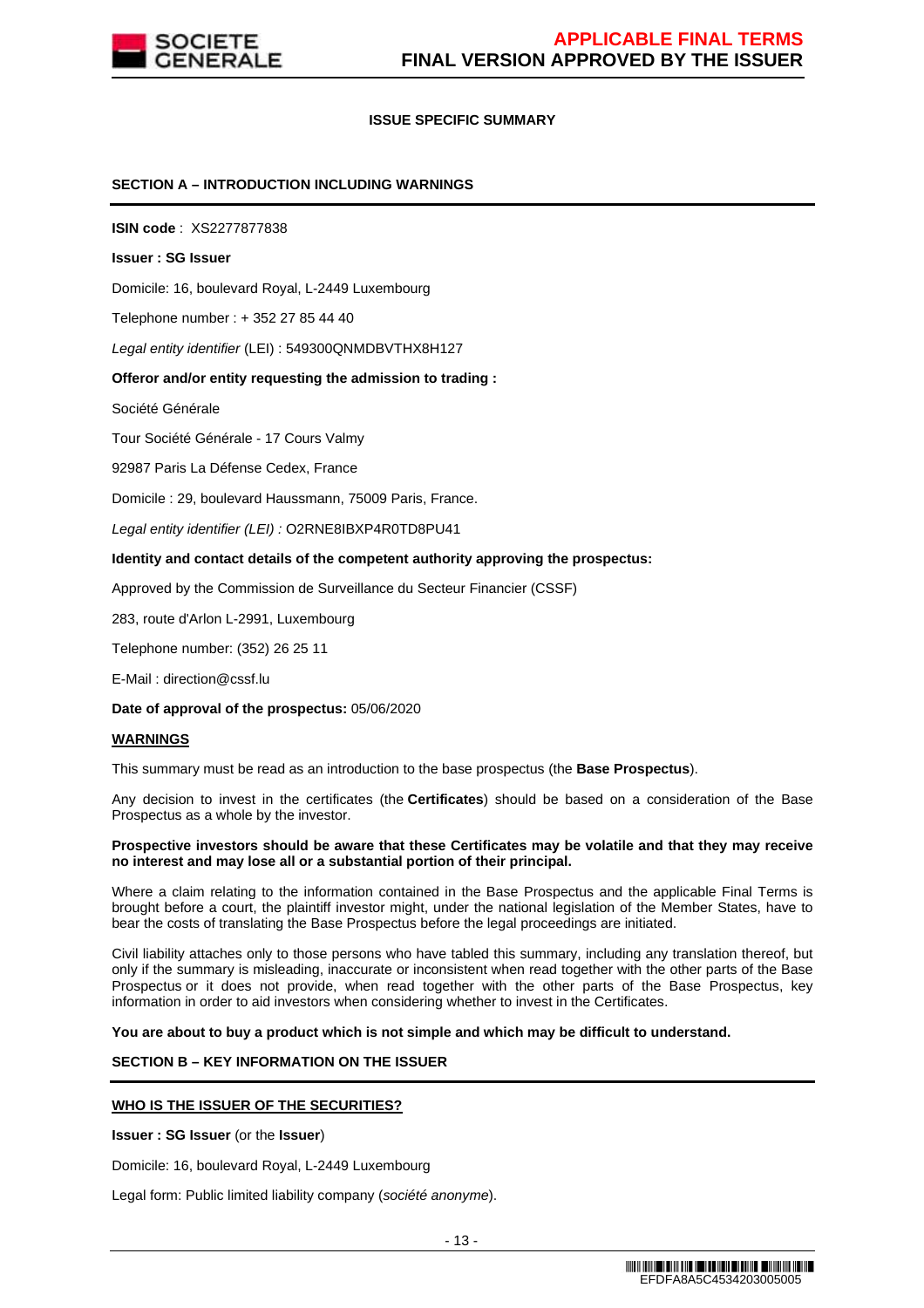

Legal entity identifier (LEI) : 549300QNMDBVTHX8H127

Legislation under which the Issuer operates: Luxembourg law.

Country of incorporation: Luxembourg.

#### **Statutory auditors : Ernst & Young S.A.**

The principal activity of SG Issuer is raising finance by the issuance of warrants as well as debt securities designed to be placed to institutional customers or retail customers through the distributors associated with Société Générale. The financing obtained through the issuance of such debt securities is then lent to Société Générale and to other members of the Group.

The Issuer is a 100% subsidiary of Société Générale Luxembourg S.A. who is itself a 100 % subsidiary of Société Générale and is consolidated by global integration.

In accordance with it bylaws, the Issuer is managed by an Executive Board under the supervision of a Supervisory Councel. The members of the Executive Board are Laurent Weil, Thierry Bodson, Pascal Jacob, Yves Cacclin, Alexandre Galliche and Estelle Stephan Jaspard (each individually a Director and collectively the Executive Board). Laurent Weil, Thierry Bodson, Pascal Jacob, Yves Cacclin, Alexandre Galliche et Estelle Stephan Jaspard exercice their activities full time within Société Générale group.

#### **WHAT IS THE KEY FINANCIAL INFORMATION REGARDING THE ISSUER?**

## **Income statement**

| ∥(en K€)                     | 31 December 2019 | 31 December 2018 |  |
|------------------------------|------------------|------------------|--|
|                              | (audited)        | (audited)        |  |
| <b>Operating profit/loss</b> | 210              | 251              |  |

**Balance sheet**

| (en K€)                                                                     | 31 December<br>2019<br>(audited) | 31 December<br>2018<br>(audited) |
|-----------------------------------------------------------------------------|----------------------------------|----------------------------------|
| Net financial debt (long term debt plus short term debt minus<br>$ cash) *$ | $-17975$                         | $-31584$                         |
| Current ratio (current assets/current liabilities)                          | N/A                              | N/A                              |
| Debt to equity ratio (total liabilities/total shareholder equity)           | N/A                              | N/A                              |
| Interest cover ratio (operating income/interest expense)                    | N/A                              | N/A                              |

\*the Net financial debt is calculated on the basis of the following elements :

| ∥Net financial debt             | 31/12/2019 | 30/06/2019 | 31/12/2018 | 30/06/2018 | 31/12/2017 |
|---------------------------------|------------|------------|------------|------------|------------|
| Convertible Bond into Share (1) | 48 000     | 48 000     | 48 000     | 48 000     | 48 000     |
| Cash and cash equivalents (2)   | $-65975$   | $-92164$   | $-79584$   | $-69221$   | -114 889   |
| ⊺Total                          | $-17975$   | $-44164$   | $-31584$   | $-21221$   | $-66889$   |

(1) classified within the line Financial liabilities at amortized cost, see note 4.3 in the 2019 financial statements and in the 2019 condensed interim financial statements

(2) classified in the Balance Sheet.

#### **Cash flow**

| (en K€)                                  | 31 December 2019<br>(audited) | 31 December 2018<br>(audited) |
|------------------------------------------|-------------------------------|-------------------------------|
| Net cash flows from operating activities | 44 845                        | 4 2 1 4                       |
| Net cash flows from financing activities | (58, 454)                     | (39519)                       |
| Net cash flows from investing activities |                               |                               |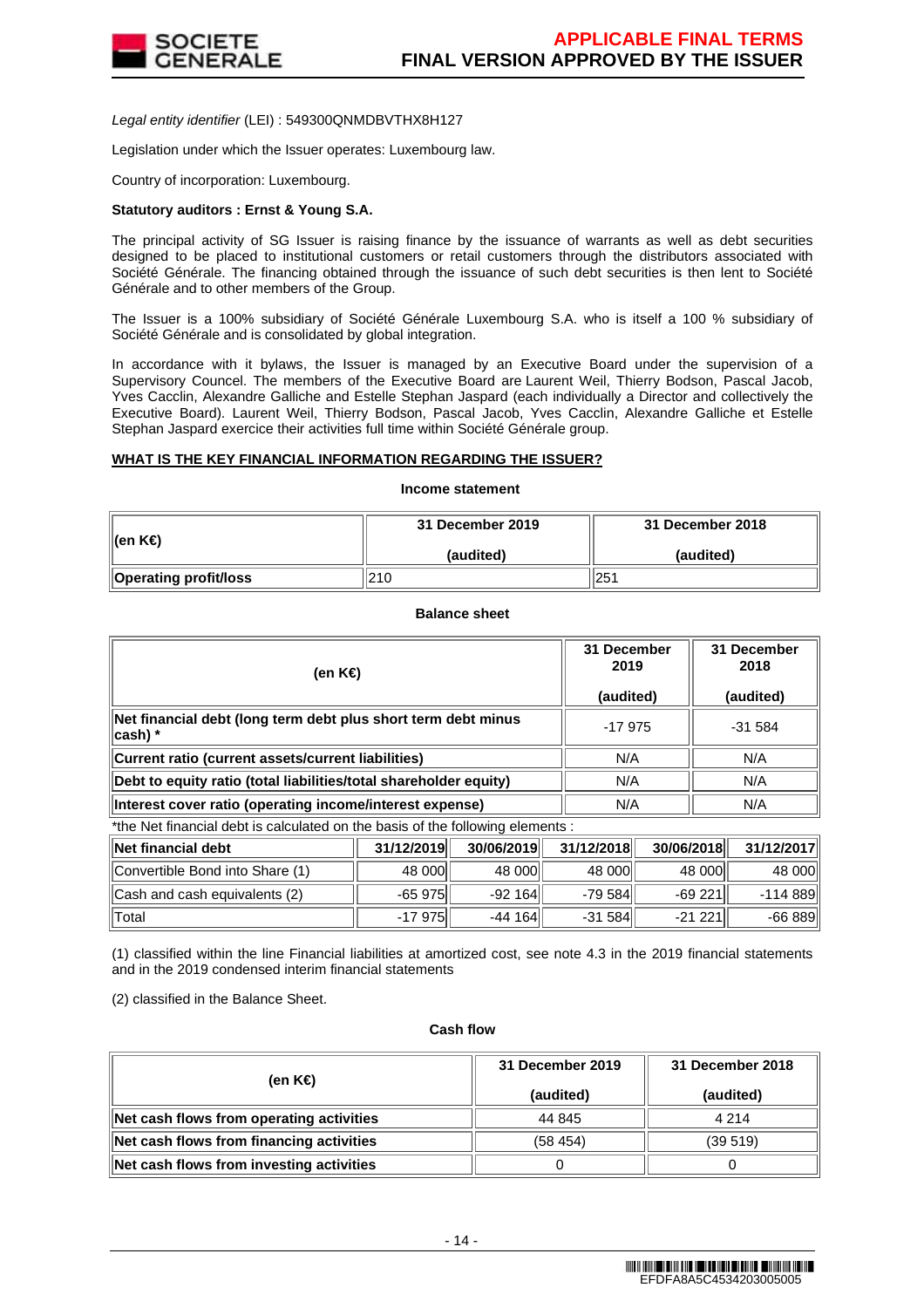

## **WHAT ARE THE KEY RISKS THAT ARE SPECIFIC TO THE ISSUER?**

In the event of default or bankruptcy of the Issuer, the investor has recourse only against Société Générale and there is a risk of total or partial loss of the amount invested or conversion into securities (equity or debt) or postponement of maturity, in the event of bail-in affecting the Issuer's securities or Société Générale's structured certificates, without any guarantee or compensation.

## **SECTION C. KEY INFORMATION ON THE SECURITIES**

## **WHAT ARE THE MAIN FEATURES OF THE SECURITIES?**

**ISIN Code :** XS2277877838 **Number of Certificates:** up to150000

| <b>Product Currency</b>                      | EUR.                                                                                          | <b>Settlement</b><br><b>Currency</b>                            | EUR.                                                |                         |  |
|----------------------------------------------|-----------------------------------------------------------------------------------------------|-----------------------------------------------------------------|-----------------------------------------------------|-------------------------|--|
| Listing                                      | EuroTLX, a Multilateral Trading<br>Facility organized and managed<br>by Borsa Italiana S.p.A. | Nominal Value                                                   |                                                     | EUR 100 per Certificate |  |
| <b>Minimum</b><br>Investment                 | <b>EUR 100</b>                                                                                | <b>Issue Price</b>                                              | 100% of the Nominal Value                           |                         |  |
| <b>Final Exercise Date</b>                   | 16/03/2026                                                                                    | <b>Minimum</b><br>Reimbursement                                 | No, you can lose up to the full<br>linvested amount |                         |  |
| <b>Capital Barrier</b>                       | 70%                                                                                           | <b>Capital Barrier Type</b>                                     | Observed<br><b>on</b><br>Observation Date only      | Finall<br>the           |  |
| Redemption<br>Early<br><b>Barrier</b>        | 100%                                                                                          | Early<br>$\overline{\text{Redemption}}\big\ _{6.8\%}$<br>Coupon |                                                     |                         |  |
| <b>Final Barrier</b>                         | 100%                                                                                          | <b>Final Coupon</b>                                             | 34%                                                 |                         |  |
| <b>Reference Underlying</b>                  |                                                                                               |                                                                 | <b>Identifier</b><br><b>Currency</b>                |                         |  |
| STOXX Europe ESG Leaders Select 30 Price EUR |                                                                                               |                                                                 | <b>EUR</b><br>CH0298407328                          |                         |  |

This product is a certificate governed by English law.

This product is designed to provide a return when the product is redeemed (either at maturity or when redeemed early). It is possible for the product to be automatically redeemed early based on pre-defined conditions. If the product is not redeemed early, both the return and the capital redemption amount will be linked to the performance of the Reference Underlying. Your capital will be fully at risk when investing in this product.

#### Automatic Early Redemption

On any Early Redemption Observation Date, if the level of the Reference Underlying is at or above the Early Redemption Barrier, the product will be redeemed early and you will receive:

100% of the Nominal Value, plus the Early Redemption Coupon multiplied by the number of periods the product has elapsed since inception.

A period corresponds to one year.

Final Exercise On the Final Exercise Date, provided that the product has not been redeemed early, you will receive a Final Exercise Amount.

- If the Final Level of the Reference Underlying is at or above the Final Barrier, you will receive:

100% of the Nominal Value plus the Final Coupon

- If the Final Level of the Reference Underlying is below the Final Barrier and is at or above the Capital Barrier, you will receive:

100% of the Nominal Value.

- Otherwise, you will receive the Final Level of the Reference Underlying multiplied by the Nominal Value. In this scenario, you will suffer a partial or total loss of your invested amount.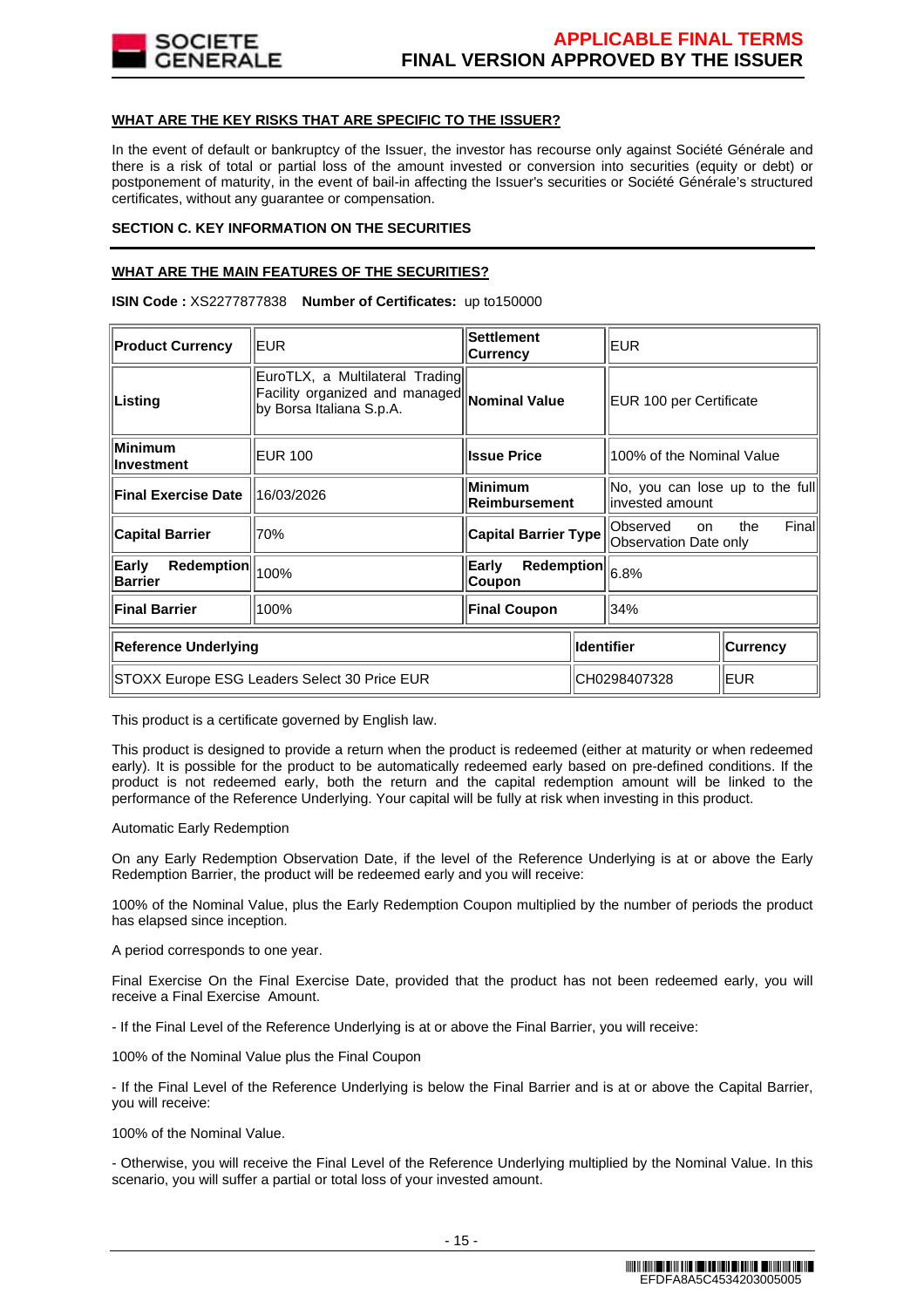

Additional Information

- The level of the Reference Underlying corresponds to its value expressed as a percentage of its Initial Value.

- The Initial Value of the Reference Underlying is its value observed on the Initial Observation Date.

- The Final Level is the level of the Reference Underlying observed on the Final Observation Date.

- Coupons are expressed as a percentage of the Nominal Value.

- Extraordinary events may lead to changes to the product's terms or the early termination of the product and could result in losses on your investment

- The product is available through a public offering during the applicable offering period in the following jurisdiction(s): Italy

| <b>Issue Date</b>                                      | 18/03/2021                                     |
|--------------------------------------------------------|------------------------------------------------|
| Initial Observation Date                               | 117/03/2021                                    |
| <b>Final Observation Date</b>                          | 09/03/2026                                     |
| <b>Final Exercise Date</b>                             | 16/03/2026                                     |
| Early<br><b>Redemption</b><br><b>Observation Dates</b> | 17/03/2022, 17/03/2023, 18/03/2024, 17/03/2025 |

#### **Waiver of Set-off rights**

The Certificateholders waive any right of set-off, compensation and retention in relation to the Certificates, to the extent permitted by law.

#### **Submission to jurisdiction:**

The Issuer accepts the competence of the courts of England in relation to any dispute against the Issuer, but accepts that such Certificateholders may bring their action before any other competent court.

#### **Ranking:**

The Certificates will be direct, unconditional, unsecured and unsubordinated obligations of the Issuer and will rank at least pari passu with all other outstanding direct, unconditional, unsecured and unsubordinated obligations of the Issuer, present and future.

The Certificateholder acknowledge that in case of resolutions pursuant to Directive 2014/59/UE in relation to the Issuer's liabilities or the non subordianted, senior preferred, structured and LMEE ratio eligible liabilities of Société Générale, the Certificates may be subject to the reduction of all, or a portion, of the amounts due, on a permanent basis, a conversion of all, or a portion, of the amounts due into shares or other securities of the Issuer or the Guarantor or another person; cancellation; and/or the amendment on maturity of the Certificates or amendment on the calendar or the amount of the interests.

#### **RESTRICTIONS ON THE FREE TRANSFERABILITY OF THE SECURITIES :**

Not Applicable. There is no restriction on the free transferability of the Certificates, subject to selling and transfer restrictions which may apply in certain jurisdictions including restrictions applicable to the offer and sale to, or for the account or benefit of, persons other than Permitted Transferees.

A Permitted Transferee means any person who (i) is not a U.S. person as defined pursuant to Regulation S; (ii) is not a person who comes within any definition of U.S. person for the purposes of the CEA or any CFTC Rule, guidance or order proposed or issued under the CEA (for the avoidance of doubt, any person who is not a "Non-United States person" defined under CFTC Rule 4.7(a)(1)(iv), but excluding, for purposes of subsection (D) thereof, the exception for any qualified eligible person who is not a "Non-United States person," shall be considered a U.S. person); and (iii) is not a "U.S. Person" for purposes of the final rules implementing the credit risk retention requirements of Section 15G of the U.S. Securities Exchange Act of 1934, as amended (the **U.S. Risk Retention Rules**) (a **Risk Retention U.S. Person**).

#### **WHERE THE SECURITIES WILL BE TRADED?**

**Admission to trading:**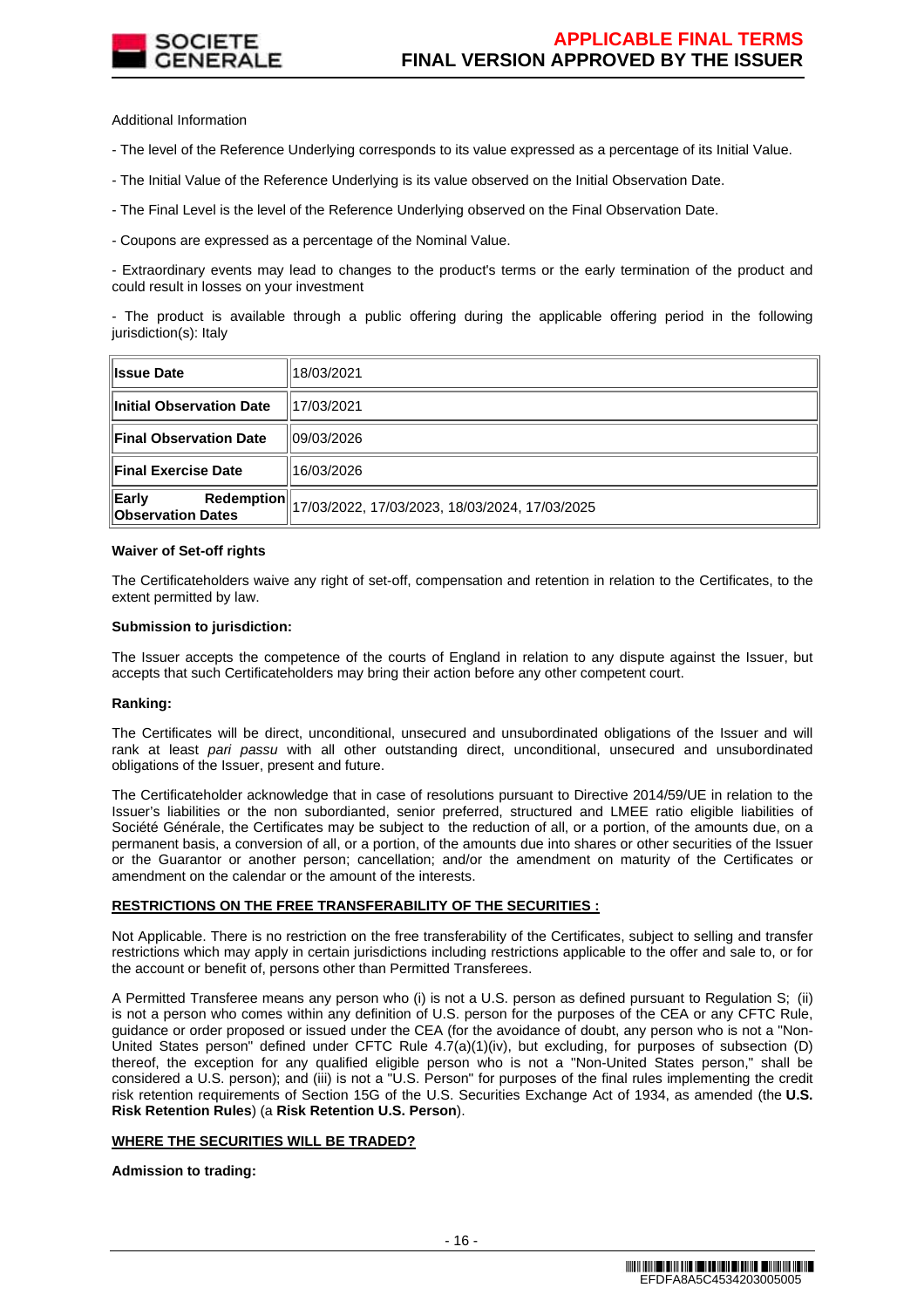

Application will be made for the Certificates to be admitted to trading on the Multilateral Trading Facility ("MTF") named EuroTLX organized and managed by Borsa Italiana S.p.A.

#### **There can be no assurance that the listing and trading of the Certificates will be approved with effect on the Issue Date or at all.**

# **IS THERE A GUARANTEE ATTACHED TO THE SECURITIES?**

#### **Nature and scope of the guarantee:**

The Certificates are unconditionally and irrevocably guaranteed by Société Générale (the **Guarantor**) pursuant to the guarantee governed by French law made as of 05/06/2020 (the Guarantee).

The Guarantee obligations constitutes a direct, unconditional, unsecured and unsubordinated obligations of the Guarantor ranking as senior preferred obligations, as provided for in Article L. 613-30-3-I-3° of the French Code "monétaire et financier" and will rank at least pari passu with all other existing and future direct, unconditional, unsecured senior preferred obligations of the Guarantor, including those in respect of deposits.

Any references to sums or amounts payable by the Issuer which are guaranteed by the Guarantor under the Guarantee shall be to such sums and/or amounts as directly reduced, and/or in the case of conversion into equity, as reduced by the amount of such conversion, and/or otherwise modified from time to time resulting from the application of a bail-in power by any relevant authority pursuant to directive 2014/59/EU of the European Parliament and of the Council of the European Union.

#### **Description of the Guarantor:**

The Guarantor, Société Générale is the parent company of the Société Générale Group.

Domicile: 29, boulevard Haussmann, 75009 Paris, France.

Legal form: Public limited liability company (société anonyme).

Country of incorporation: France.

Legal entity identifier (LEI) : O2RNE8IBXP4R0TD8PU41

The Guarantor may on a regular basis, as defined in the conditions set by the French Banking and Financial Regulation Committee, engage in all transactions other than those mentioned above, including in particular insurance brokerage.

Generally speaking, the Guarantor may carry out, on its own behalf, on behalf of third parties or jointly, all financial, commercial, industrial, agricultural, personal property or real property, directly or indirectly related to the above-mentioned activities or likely to facilitate the accomplishment of such activities.

### **Key financial information on the Guarantor:**

## **Income statement**

| In millions of euros                                                     | <b>Half Year</b><br>2020 | 31.12.2019 | <b>Half Year</b><br>2019 | 31.12.2018 |
|--------------------------------------------------------------------------|--------------------------|------------|--------------------------|------------|
|                                                                          | (unaudited)              | (audited)  | (unaudited)              | (audited)  |
| <b>Net</b><br>interest income (or equivalent) (Total interest income and | 5,467                    | 11,185     | 5,570                    | 11,019     |
| expense)***                                                              |                          |            |                          |            |
| <b>Net</b>                                                               | 2,373                    | 5,257      | 2,669                    | 5,524      |
| fee and commission income (Total Fee income and<br>expense)              |                          |            |                          |            |
| <b>Net</b>                                                               | (2,099)                  | (1,278)    | (578)                    | (1,005)    |
| impairment loss on financial assets (Cost of risk)                       |                          |            |                          |            |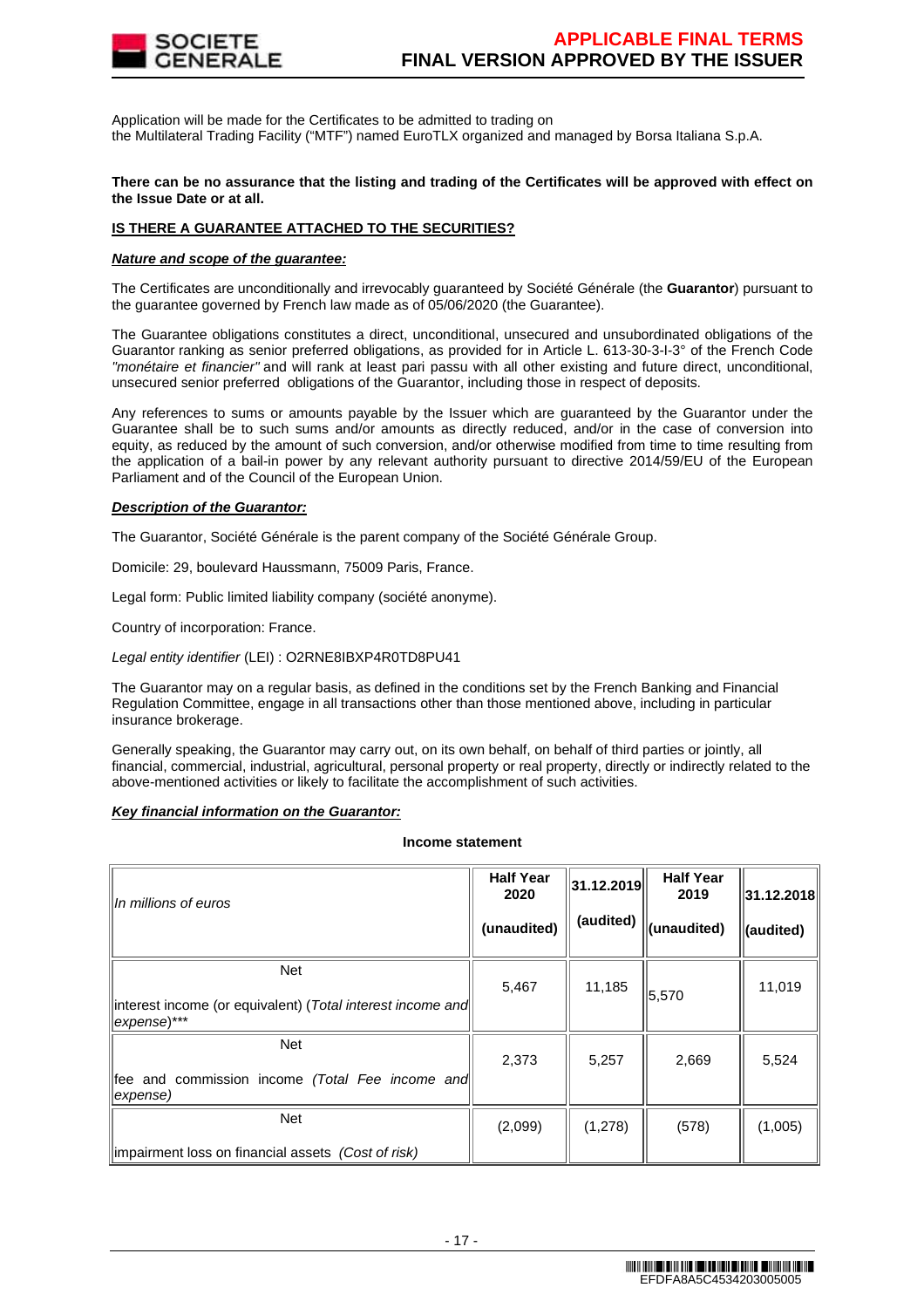

# **APPLICABLE FINAL TERMS FINAL VERSION APPROVED BY THE ISSUER**

| Net trading                                                                                                        | 779     | 4,460 | 2,388 | 5,189                |
|--------------------------------------------------------------------------------------------------------------------|---------|-------|-------|----------------------|
| income (Net gains and losses on financial transactions)                                                            |         |       |       |                      |
| Measure                                                                                                            |         |       |       |                      |
| $\left\ $ of financial performance used by the issuer in the $\left\  \right\ _1$ 928<br>financial statements such |         | 6,944 | 3,416 | 7,274                |
| as operating profit (Gross operating income)                                                                       |         |       |       |                      |
| Net profit or loss (for consolidated financial                                                                     |         |       |       |                      |
| statements net profit or loss attributable to equity holders<br>of the parent) (Net                                | (1,590) | 3,248 | 1.740 | $4,121$ <sup>*</sup> |
| income, Group share)                                                                                               |         |       |       |                      |

# **Balance sheet**

| In billions of euros                                                                                                                                                        | <b>Half</b><br><b>Year 2020</b><br>(unaudited) | 31.12.2019<br>(audited) | <b>Half</b><br><b>Year 2019</b><br>(unaudited) | 31.12.2018<br>(audited) | #Value<br>as outcome<br>from<br>thel<br>most recent supervisory<br>evaluation<br>review and<br>process<br>(SREP) |
|-----------------------------------------------------------------------------------------------------------------------------------------------------------------------------|------------------------------------------------|-------------------------|------------------------------------------------|-------------------------|------------------------------------------------------------------------------------------------------------------|
| Total assets (Total Assets)                                                                                                                                                 | 1,453.4                                        | 1,356.3                 | 1,388.6                                        | 1,309.4                 | N/A                                                                                                              |
| Senior debt (Debt securities<br>issued)                                                                                                                                     | 136.3                                          | 125.2                   | 127.3                                          | 116.3                   | N/A                                                                                                              |
| Subordinated debt<br>(Subordinated debts)                                                                                                                                   | 14.7                                           | 14.5                    | 14.6                                           | 13.3                    | N/A                                                                                                              |
| Loans and receivables to<br>customers (Customer<br>loans at amortised cost)                                                                                                 | 458.5                                          | 450.2                   | 438.3                                          | 447.2                   | N/A                                                                                                              |
| Deposits from customers<br>(Customer deposits)                                                                                                                              | 444.5                                          | 418.6                   | 412.9                                          | 416.8                   | N/A                                                                                                              |
| Total equity (Shareholders'<br>equity, subtotal<br>Equity, Group share)                                                                                                     | 60.7                                           | 63.5                    | 62.5                                           | 61.0                    | N/A                                                                                                              |
| Non performing loans (based<br>on net carrying amount)<br>receivables)<br>Loans and<br>(Doubtful loans)                                                                     | 17.7                                           | 16.2                    | 17.0                                           | 18.0                    | N/A                                                                                                              |
| Common Equity Tier 1 capital<br>(CET1) ratio (or<br>prudential<br>other<br>relevant<br>adequacy<br>capital<br>depending on the issuance)<br>(Common<br>Equity Tier 1 ratio) | ratop  12.3%(****)                             | 12.7%                   | 12.0%                                          | 11.4%                   | 10.02% **                                                                                                        |
| Total capital ratio (Total<br>capital<br>ratio)                                                                                                                             | 17.7%                                          | 18.3%                   | 17.9%                                          | 17.0%                   | N/A                                                                                                              |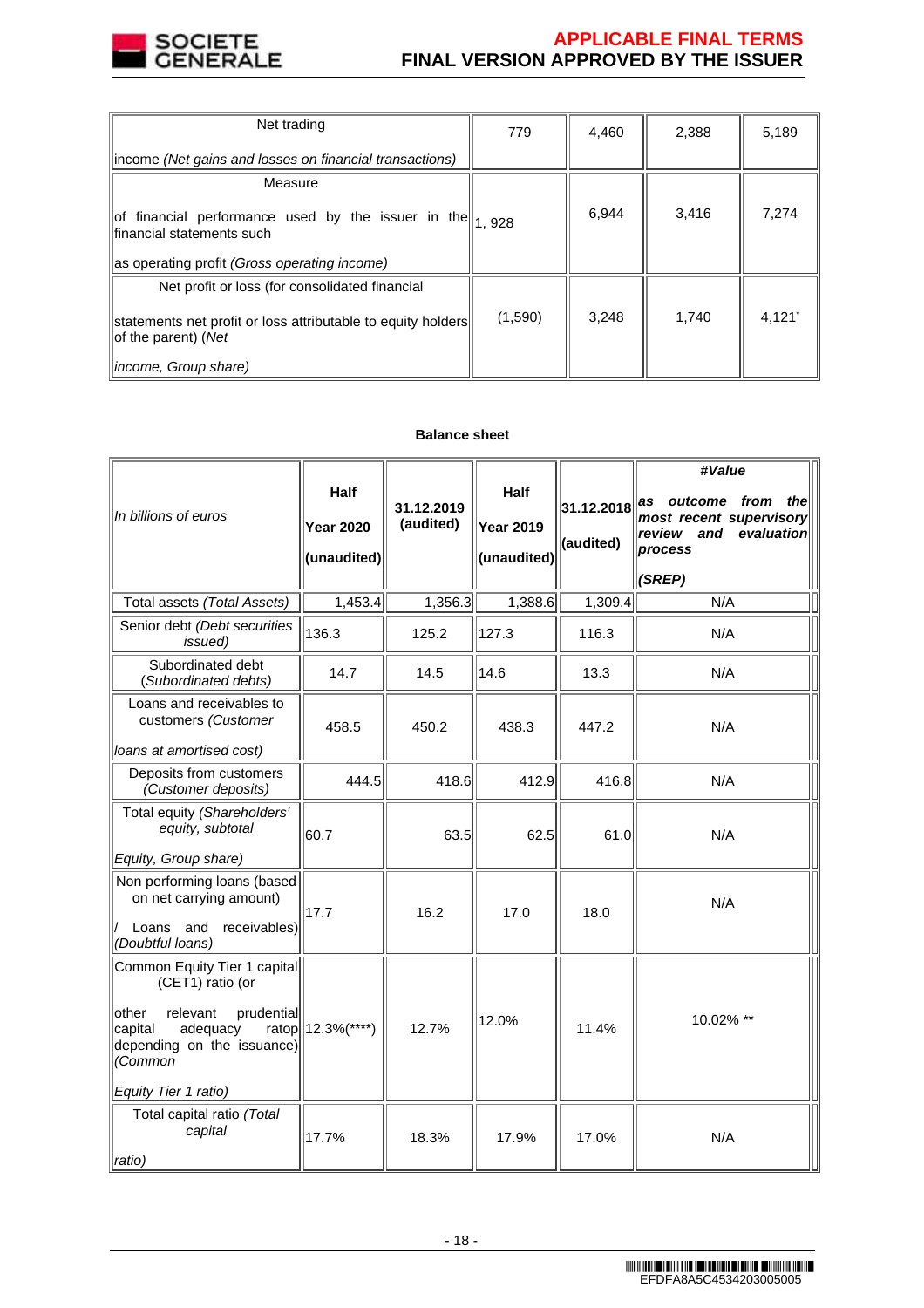

# **APPLICABLE FINAL TERMS FINAL VERSION APPROVED BY THE ISSUER**

| ∥Leverage ratio                                                                       |      |      |      |      |     |
|---------------------------------------------------------------------------------------|------|------|------|------|-----|
| calculated under applicable<br>  regulatory framework (Fully-<br>ll <i>loaded CRR</i> | 4.2% | 4.3% | 4.3% | 4.3% | N/A |
| $\parallel$ leverage ratio)                                                           |      |      |      |      |     |

\* As from January 1st 2019, in accordance with the amendment to IAS 12 "Income Tax", the tax saving related to the payment of coupons on undated subordinated and deeply subordinated certificates, previously recorded in consolidated reserves, is now recognised in income on the "Income tax" line; 2018 comparative data have been restated).

\*\*Taking into account the combined regulatory buffers, the CET1 ratio level that would trigger the Maximum Distributable Amount mechanism would be 9.05% as of 30 June 2020 (including 0.07% of countercyclical buffers).

\*\*\*Titled in italics refer to titled used in the financial statements.

\*\*\*\* Ratio excluding IFRS 9 phasing (CET1 ratio at 12,5% including +20bp of IFRS 9 phasing).

## **Key risks that are specific to the guarantor :**

Due to Société Générale's role as guarantor and counterparty to the Issuer's hedging transactions, investors are essentially exposed to Société Générale's credit risk and have no recourse against the Issuer in the event of the Issuer's default.

## **WHAT ARE THE KEY RISKS THAT ARE SPECIFIC TO THE SECURITIES?**

The investor bears the risk of total or partial loss of the amount invested at redemption of the Certificates on the Final Exercise Date or the event the Certificates is sold by the investor before that date.

Although it is subject to market making agreement, the liquidity of the product may be affected by exceptional circumstances that make it difficult to sell the product or at a price that results in a total or partial loss of the amount invested.

Certificates may be early redeemed automatically when the level of the Underlying(s) reaches a certain level. Investors will not benefit from the performance of the Underlying(s) subsequent to such event.

The market value of the Certificates depends on the evolution of market parameters at the time of exit (price level of the Underlying(s), interest rates, volatility and credit spreads) and may therefore result in a risk of total or partial loss on the amount initially invested.

Events unrelated to the Underlying(s) (e.g. change in law, including tax law, force majeure) may lead to early redemption of the Certificates and thus to total or partial loss of the amount invested.

Events affecting the Underlying(s) or hedging transactions may lead to adjustments, de-indexation, substitution of the Underlying(s), or and consequently to losses on the amount invested, including in the case of capital protection.

If the currency of the investor's main activities is different from that of the product, the investor is exposed to currency risk, especially in the event of exchange controls, which may reduce the amount invested.

The way the Index sponsor applies the index rules relating to the calculation, and modification of the composition of the Index and the integration of the events affecting its components may affect the value of the index and therefore the value of the Certificates.

Investors are exposed to the risk of operational capacity and expertise of the Index Sponsor to ensure the calculation and maintenance of the index according to the index rules in force throughout the life of the Certificates.

## **SECTION D - KEY INFORMATION ON THE OFFER OF SECURITIES TO THE PUBLIC AND/OR ADMISSION TO TRADING ON A REGULATED MARKET**

# **UNDER WHICH CONDITIONS AND TIMETABLE CAN I INVEST IN THIS SECURITIES ?**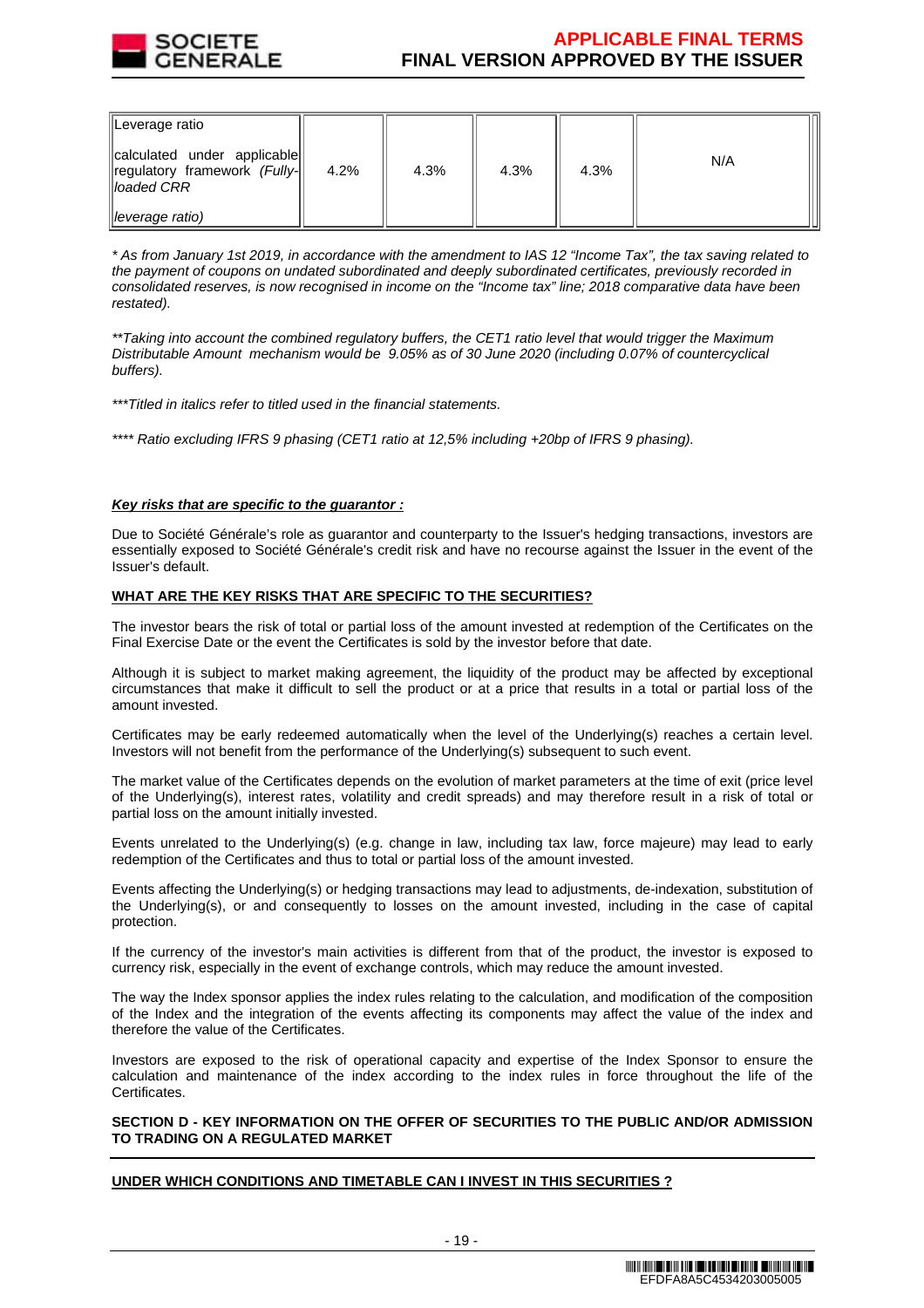

## **DESCRIPTION OF THE TERMS AND CONDITIONS OF THE OFFER :**

#### **Non Exempted Offer Jurisdiction(s):** Italy

#### **Offer Period:**

From and including March 01, 2021 at 9.00 a.m. Central European Time (CET) to and including March 15, 2021 at 4.00 p.m. CET, subject to any early closing of the Offer Period as described below.

The Certificates will be distributed:

(a) within the premises of the Distributors (at their offices and branches);

(b) through door-to-door selling (fuori sede) pursuant to Articles 30 and 31 of the Italian Legislative Decree No. 58 of 24th February 1998, as amended from time to time (the **"Italian Financial Services Act"**) from and including March 01, 2021 at 9.00 a.m. Central European Time (CET) to and including March 10, 2021 at 4.00 p.m. CET; and

(c) through long distance selling techniques (tecniche di comunicazione a distanza) pursuant to article 32 of the Italian Financial Services Act from and including March 01, 2021 at 9.00 a.m. Central European Time (CET) to and including March 03, 2021 at 4.00 p.m. CET,

subject to any early closing of the Offer Period as described below.

The Distributor intending to distribute Certificates through door-to-door selling (fuori sede) pursuant to article 30 of the Italian Financial Services Act will collect the acceptance forms - other than directly at their branches and offices - through financial advisors for door-to-door selling (consulenti finanziari abilitati all'offerta fuori sede) pursuant to Article 31 of the Italian Financial Services Act.

Pursuant to Article 30, paragraph 6, of the Italian Financial Services Act, the validity and enforceability of contracts entered into through door-to-door selling (fuori sede) is suspended for a period of 7 (seven) days from the date of subscription of the acceptance form by the relevant investor.

Within such period investors may notify the relevant Distributor of their withdrawal without payment of any charge or commission.

The Certificates will be also offered through long distance selling techniques (tecniche di comunicazione a distanza) pursuant to article 32 of the Italian Financial Services Act  $(i.e.,$  through the trading-online platform of the Distributors and/or recorded telephone orders). In this case, investors may purchase the Certificates via the internet, after being identified by the Distributor, by using their personal password/identification codes. Pursuant to article 67-duodecies of the Italian Legislative Decree No. 206/2005 as amended (the so called "Codice del Consumo"), the validity and enforceability of the contracts entered into through long distance selling techniques (tecniche di comunicazione a distanza) is suspended for a period of 14 (fourteen) days from the date of subscription of the acceptance form by the relevant investor. Within such period investors may notify the relevant Distributor of their withdrawal without any charge or commission

**Offer Price:** The Certificates will be offered at the Issue Price of which up to a maximum of 3.00% is represented by distribution fee payable upfront by the Guarantor to Deutsche Bank SpA, Piazza del Calendario, 3, 20126 Milano (the **Distributor**).

#### **Conditions to which the offer is subject:**

Offers of the Certificates are conditional on their issue and, on any additional conditions set out in the standard terms of business of the financial intermediaries, notified to investors by such relevant financial intermediaries.

The Issuer reserves the right to close the Offer Period prior to its stated expiry for any reason. The Issuer reserves the right to withdraw the offer and cancel the issuance of the Certificates for any reason at any time on or prior to the Issue Date. For the avoidance of doubt, if any application has been made by a potential investor and the Issuer exercises such right, no potential investor shall be entitled to subscribe or otherwise acquire acquire the the Certificates. In each case, a notice to the investors on the early termination or the withdrawal, as applicable, will be published on the website of the Issuer (http://prospectus.socgen.com).

The validity of the offer is subject to the condition that the decision of admission to trading on EuroTLX is released by Borsa Italiana S.p.A. by not later than on the day immediately preceding the Issue Date; otherwise, the offer will be deemed withdrawn and the issuance cancelled. The Issuer undertakes to file the relevant application with Borsa Italiana S.p.A. in due time to allow Borsa Italiana S.p.A. to release a decision, according to its rules, within the day immediately preceding the Issue Date.

**Issue Price:** EUR 100 per Certificate of EUR 100 Specified Denomination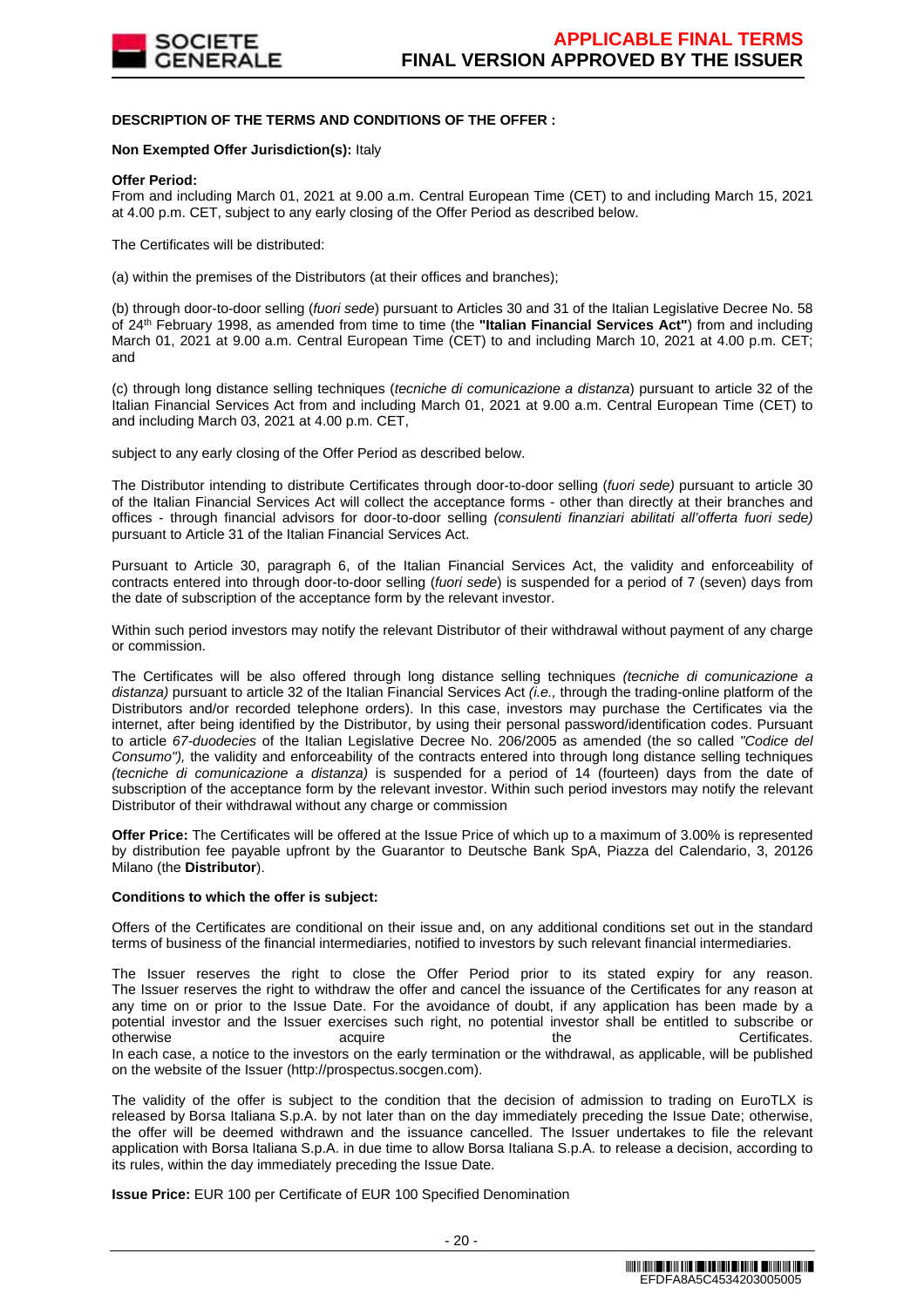

#### **Estimate of total expenses related to the issuance or the offer, including estimated expenses charged to the investor by the Issuer or the offeror:**

Punctual costs (entry costs), recurrent costs and potential anticipated exit penalties may have an impact on the return the investor may obtain from his investment.

**Distribution plan:** The product is intended for retail investors and will be offered in Italy

## **WHO IS THE OFFEROR AND/OR THE PERSON ASKING FOR THE ADMISSION TO TRADING ?**

Société Générale as Dealer

Tour Société Générale - 17 Cours Valmy

92987 Paris La Défense Cedex, France

Domicile : 29, boulevard Haussmann, 75009 Paris, France.

Legal form : Public limited liability company (société anonyme).

Applicable law : French law.

Country of incorporation : France

#### **WHY IS THIS PROSPECTUS BEING PRODUCED ?**

This prospectus is drawn up for the purposes of the public offer of the Certificates.

**Reasons for the offer and use of proceeds :** The net proceeds from each issue of Certificates will be applied for the general financing purposes of the Société Générale Group, which include making a profit.

The Certificates are "Positive Impact Certificates": an amount equivalent to the net proceeds of the Certificates will be applied to finance and/or refinance, in part or in full, Eligible Activities in the green categories, in the social categories or in both categories respectively, as defined in the Sustainable and Positive Impact Bond Framework of Société Générale (the "Framework"). The Framework is available on the Debt Investors page of Société Générale's website, under the Sustainable and Positive Impact Bond section https://www.societegenerale.com/sites/default/files/documents/Notations% 20Financi%C3%A8res/sg\_sustainable\_and\_positive\_impact\_bond\_framework \_june\_2020.pdf

#### **Estimated net proceeds : Not Applicable**

**Underwriting**: There is an underwriting agreement on a firm commitment basis with**:** Société Générale

#### **Interests of the individual and natural persons of the issuance/offer :**

Save for fees, if any, payable to the Dealer, and so far as the Issuer is aware, no person involved in the issue of the Certificates has an interest material to the offer.

The Dealer and its affiliates have engaged, and may in the future engage, in investment banking and/or commercial banking transactions with, and may perform other services for, the Issuer and its affiliates in the ordinary course of business.

Société Générale will ensure the roles of provider of hedging instruments to the Issuer of the Certificates and Calculation Agent of the Certificates.

The possibility of conflicts of interest between the different roles of Société Générale on one hand, and between those of Société Générale in these roles and those of the Certificateholders on the other hand cannot be excluded.

Furthermore, given the banking activities of Société Générale, conflicts may arise between the interests of Société Générale acting in these capacities (including business relationship with the issuers of the financial instruments being underlyings of the Certificates or possession of non public information in relation with them) and those of the Certificateholders. Finally, the activities of Société Générale on the underlying financial instrument(s), on its proprietary account or on behalf of its customers, or the establishment of hedging transactions, may also have an impact on the price of these instruments and their liquidity, and thus may be in conflict with the interests of the Certificateholders.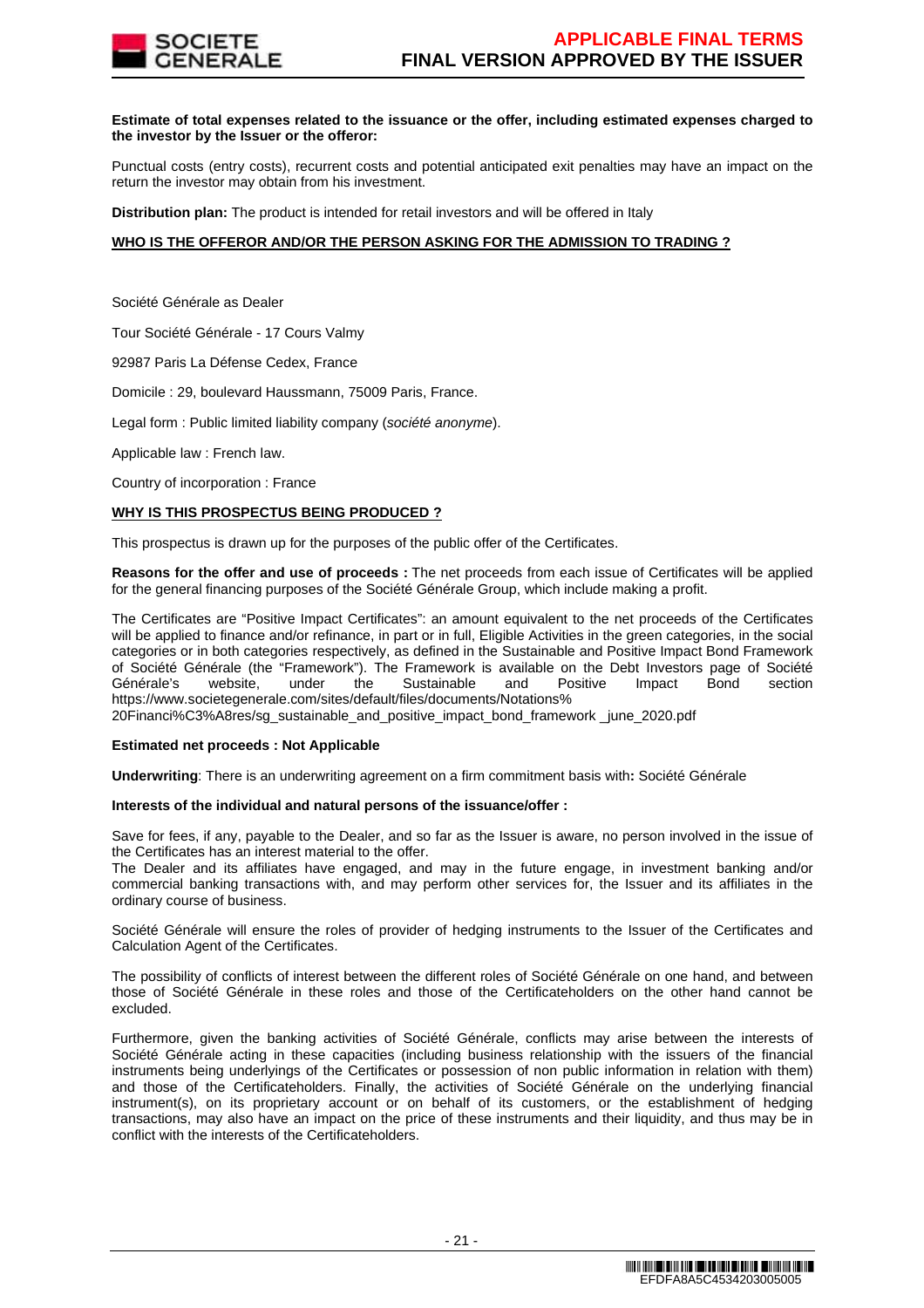

## **NOTA DI SINTESI DELL'EMISSIONE**

## **SEZIONE A – INTRODUZIONE COMPRENSIVA DELLE AVVERTENZE**

**Codice ISIN** : XS2277877838

## **Emittente : SG Issuer**

Domicilio : 16, boulevard Royal, L-2449 Luxembourg

Numero di telefono : + 352 27 85 44 40

Legal entity identifier (LEI) : 549300QNMDBVTHX8H127

## **Offerente e/o soggetto che richiede l'ammissione alle negoziazioni :**

Societe Generale

Tour Société Générale - 17 Cours Valmy

92987 Paris La Défense Cedex, France

Sede legale : 29, boulevard Haussmann, 75009 Paris, France.

Legal entity identifier (LEI) : O2RNE8IBXP4R0TD8PU41

## **Individuazione e contatti dell'autorità competente per l'approvazione del prospetto:**

Approvato dalla Commission de Surveillance du Secteur Financier (CSSF)

110, route d'Arlon L-2991, Luxembourg

E-Mail : direction@cssf.lu

**Data di approvazione del prospetto:** 05/06/2020

## **AVVERTENZE**

La presente nota di sintesi deve essere letta come un'introduzione al prospetto di base (il **Prospectus**).

Qualsiasi decisione di investire nei certificati (i **Certificati**) emessi sulla base Prospetto deve basarsi su una valutazione complessiva del Prospetto da parte dell'investitore.

#### **I potenziali investitori devono essere consapevoli del fatto che questi Certificati potrebbero essere volatili e che potrebbero non ricevere alcun interesse e potrebbero perdere tutto o una parte sostanziale del loro investimento.**

Qualora sia proposto un ricorso dinanzi all'autorità giudiziaria in merito alle informazioni contenute nel Prospetto e nelle relative Condizioni Definitive, il ricorrente potrebbe essere tenuto a sostenere i costi della traduzione del Prospetto di Base prima dell'inizio del procedimento, ai sensi della legislazione nazionale degli Stati Membri.

Nessun soggetto che ha provveduto alla predisposizione della presente nota di sintesi, compresa l'eventuale traduzione, potrà essere ritenuto responsabile civilmente, salvo che questa risulti fuorviante, imprecisa o incoerente se letta congiuntamente alle altre parti del Prospetto, o non offra, se letta congiuntamente alle altre parti del Prospetto, informazioni essenziali volte ad agevolare la decisione dell'investitore di investire nei Certificati.

#### **State per acquistare un prodotto che non è semplice e può essere di difficile comprensione.**

## **SEZIONE B – INFORMAZIONI CHIAVE SULL'EMITTENTE**

# **CHI È L'EMITTENTE DEI TITOLI?**

**Emittente : SG Issuer** (o l'**Emittente**)

Domicilio: 16, boulevard Royal, L-2449 Luxembourg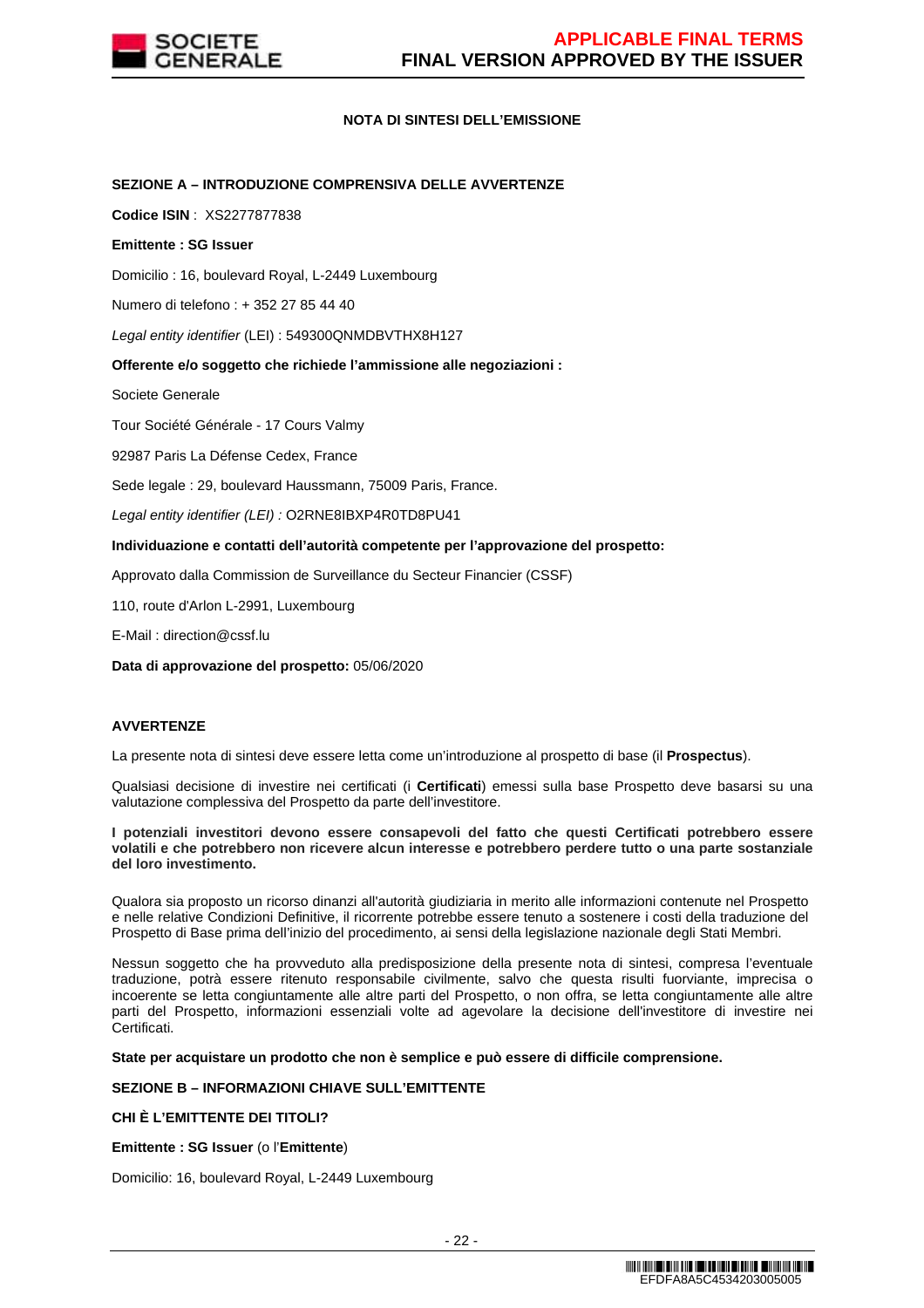

Legal entity identifier (LEI) : 549300QNMDBVTHX8H127

Giurisdizione di riferimento: diritto lussemburghese.

Paese di costituzione: Lussemburgo.

## **Società di revisione : Ernst & Young S.A.**

Le attività principali di SG Issuer sono rappresentate dalla raccolta di fondi tramite l'emissione di warrant e titoli di debito destinati al collocamento presso clienti istituzionali o retail tramite collocatori associati a Société Générale. I fondi derivanti all'emissione di tali titoli di debito vengono quindi concessi in prestito a Société Générale ed altri membri del Gruppo.

SG Issuer è una società controllata al 100 % da Société Générale Luxembourg SA, che è a sua volta un'entità interamente controllata da Société Générale e interamente consolidata.

Come previsto dal proprio statuto, l'Emittente è gestito da un Comitato Esecutivo che agisce sotto la supervisione di un Consiglio di Supervisione. I membri del Comitato Esecutivo sono Laurent Weil, Thierry Bodson, Pascal Jacob, Yves Cacclin, Alexandre Galliche e Estelle Stephan Jaspard (ciascuno singolarmente un Consigliere e nel suo complesso il Comitato Esecutivo). Laurent Weil, Thierry Bodson, Pascal Jacob, Yves Cacclin, Alexandre Galliche et Estelle Stephan Jaspard prestano la loro attività a tempo pieno nell'ambito del gruppo Societe Generale.

## **QUALI SONO LE INFORMAZIONI FINANZIARIE CHIAVE RELATIVE ALL'EMITTENTE?**

#### **Conto economico**

| (in migliaia di €)          | 31 dicembre 2019       | 31 dicembre 2018       |
|-----------------------------|------------------------|------------------------|
|                             | (soggetto a revisione) | (soggetto a revisione) |
| Utile/perdita<br>∥operativa | 210                    | 251                    |

#### **Stato patrimoniale**

| (in migliaia di €)                                                                                                  | 31 dicembre 2019       | 31 dicembre 2018       |
|---------------------------------------------------------------------------------------------------------------------|------------------------|------------------------|
|                                                                                                                     | (soggetto a revisione) | (soggetto a revisione) |
| Debito finanziario netto (debiti a lungo<br>termine meno debiti a breve termine menoll<br> disponibilità liquide) * | $-17975$               | $-31.584$              |
| (attività<br>correntil<br>Rapporto<br>corrente<br>/passività correnti)                                              | N/A                    | N/A                    |
| Rapporto debito e capitale (passività totali <br><i>capitale azionario totale)</i>                                  | N/A                    | N/A                    |
| Tasso di copertura degli interessi (reddito<br>operativo/spesa per interessi)                                       | N/A                    | N/A                    |

\* il debito finanziario netto è calcolato sulla base dei seguenti elementi:

| ∥Debito finanziario netto                     | 31/12/2019 | 30/06/2019 | 31/12/2018 | 30/06/2018 | 31/12/2017 |
|-----------------------------------------------|------------|------------|------------|------------|------------|
| Obbligazioni convertibili in azioni (1)       | 48 000     | 48 000     | 48 000     | 48 000     | 48 000     |
| Disponibilità liquide e mezzi equivalenti (2) | $-65975$   | -92 164 ll | -79 584    | $-69221$   | -114 889   |
| Totale                                        | - 17 975   | -44 164    | $-31584$   | $-21221$   | $-66889$   |

(1) classificato nella voce Passività finanziarie a costo ammortizzato, si veda nota 4.3 nel bilancio 2019 e nel bilancio periodico abbreviato del 2019

(2) classificato nello Stato Patrimoniale.

#### **Flussi di cassa**

| (in migliaia di €) |  | 31 dicembre 2018 |
|--------------------|--|------------------|
|--------------------|--|------------------|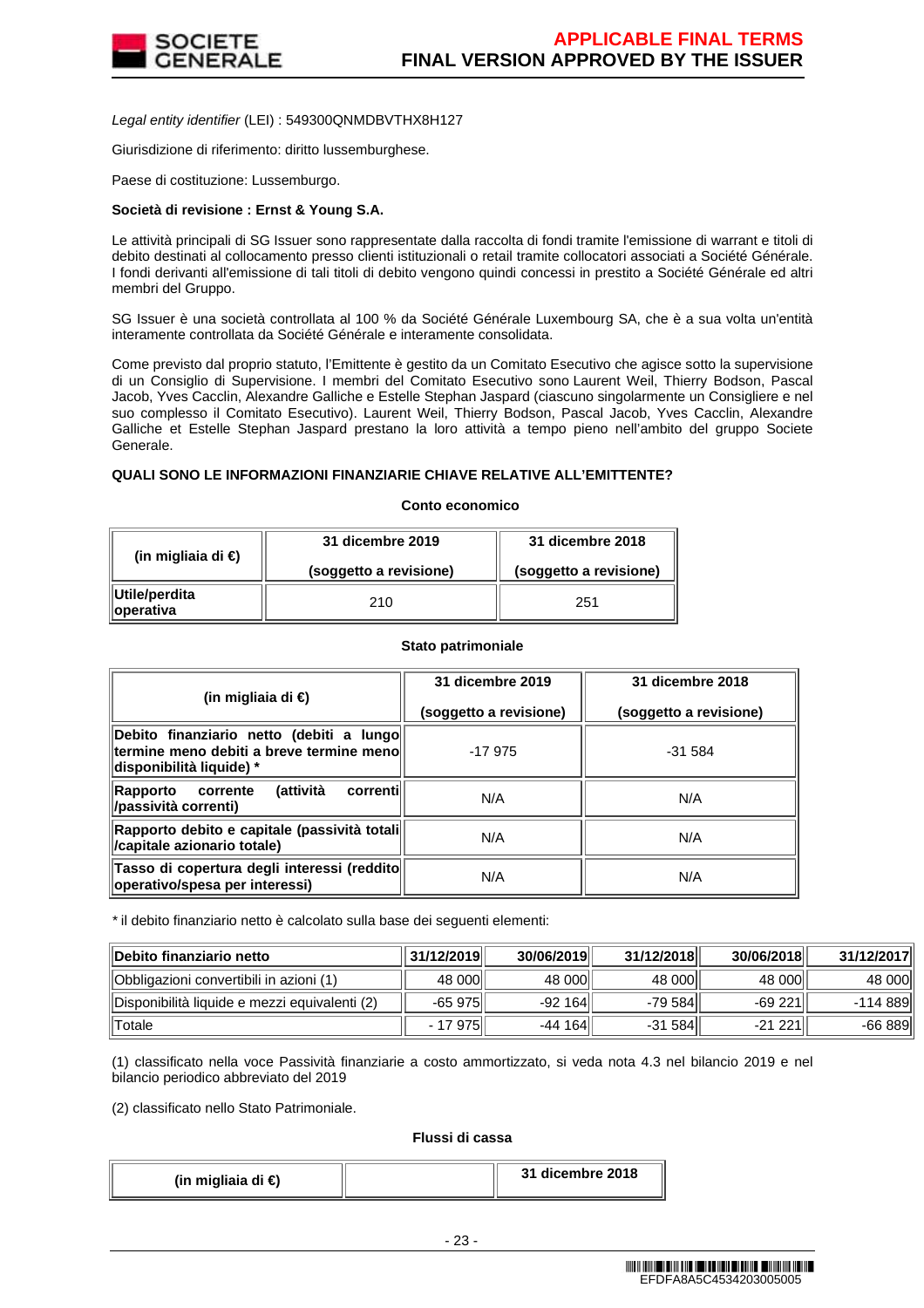

|                                                      | 31 dicembre 2019<br>(soggetto a revisione | (soggetto a revisione) |
|------------------------------------------------------|-------------------------------------------|------------------------|
| Flussi di cassa netti da attività<br>operative       | 44 845                                    | 4 2 1 4                |
| Flussi di cassa netti da attività<br>finanziarie     | (58454)                                   | (39519)                |
| Flussi di cassa netti da attività di<br>investimento |                                           |                        |

## **QUALI SONO I RISCHI CHIAVE SPECIFICI DELL'EMITTENTE?**

In caso di inadempimento o fallimento dell'Emittente, l'investitore ha diritto di ricorso soltanto nei confronti di Société Générale e, in caso di bail-in applicato ai titoli dell'emittente o ai prodotti strutturati di Société Générale, è esposto al rischio di perdita totale o parziale dell'importo investito o di sua conversione in titoli (di capitale o di debito) o di spostamento della scadenza, senza alcuna garanzia o compensazione.

### **SEZIONE C. INFORMAZIONI CHIAVE SUI TITOLI**

## **QUALI SONO LE CARATTERISTICHE PRINCIPALI DEI TITOLI?**

**Codice ISIN:** XS2277877838 **Numero di Certificati:** fino a 150000

| Valuta del Prodotto                              | <b>EUR</b>                                                                                                | <b>Valuta</b><br><b>Regolamento</b>                        | $\left.\overline{\mathsf{di}}\right\Vert_{\mathsf{EUR}}$                 |
|--------------------------------------------------|-----------------------------------------------------------------------------------------------------------|------------------------------------------------------------|--------------------------------------------------------------------------|
| Sede di negoziazione                             | EuroTLX, un Sistema Multilaterale<br>di Negoziazione<br>organizzato e gestito da Borsa<br>Italiana S.p.A. | Valore Nominale                                            | 100 EUR per Certificato                                                  |
| <b>Investimento Minimo</b>                       | 100 EUR                                                                                                   | <b>Prezzo di Emissione</b>                                 | 100% del Valore Nominale                                                 |
| Data di Scadenza                                 | 16/03/2026                                                                                                | Rimborso minimo                                            | No, è possibile subire una perdita<br>anche totale<br>dell'investimento. |
| <b>Barriera sul Capitale</b>                     | 70%                                                                                                       | Tipologia Barriera sul Rilevazione solo<br><b>Capitale</b> | dil<br>alla<br>Data<br>Valutazione Finale                                |
| Barriera di<br>Liquidazione<br><b>Anticipata</b> | 100%                                                                                                      | Premio alla<br>Liquidazione<br>Anticipata                  | 6,8%                                                                     |
| <b>Barriera Finale</b>                           | 100%                                                                                                      | <b>Premio Finale</b>                                       | 34%                                                                      |

| <b>Sottostante</b>                                                | Identificatore   Valuta |  |
|-------------------------------------------------------------------|-------------------------|--|
| STOXX Europe ESG Leaders Select 30 Price EUR   CH0298407328   EUR |                         |  |

Questo prodotto è un certificato regolato dalla legge inglese.

Questo prodotto è concepito per generare un rendimento quando il prodotto è rimborsato (o a scadenza o nel caso di liquidazione anticipata). E' possibile che il prodotto sia automaticamente rimborsato anticipatamente in base a condizioni predefinite. Se il prodotto non è rimborsato anticipatamente, sia il rendimento che l'importo di liquidazione del capitale saranno legati alla performance del Sottostante di Riferimento. Il capitale investito sarà da considerarsi totalmente a rischio investendo in questo prodotto.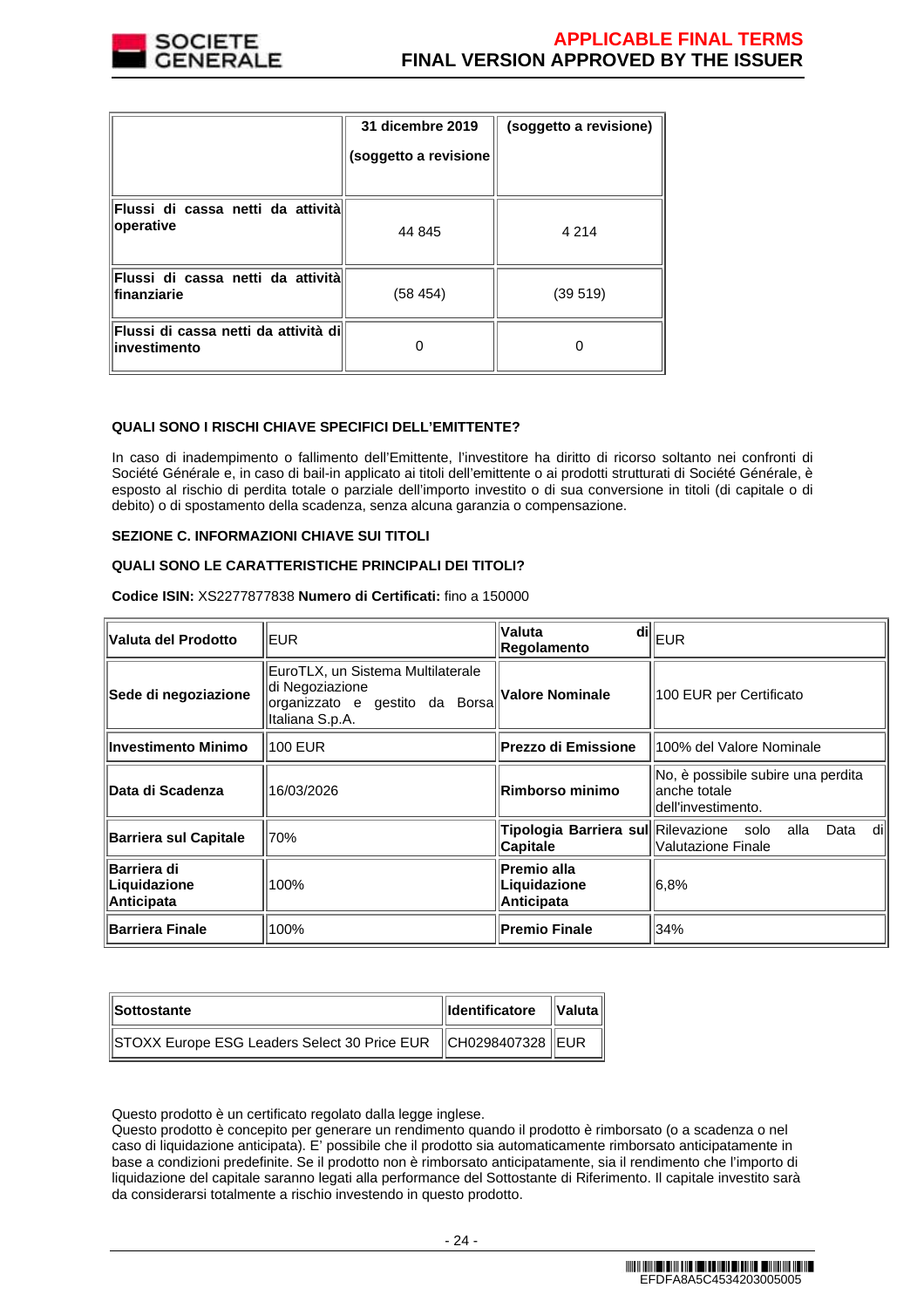

Liquidazione Anticipata Automatica

Ad una qualsiasi Data di Valutazione della Liquidazione Anticipata, se il livello del Sottostante di Riferimento è pari o superiore alla Barriera di Liquidazione Anticipata, il prodotto sarà rimborsato anticipatamente e si riceverà: 100% del Valore Nominale più il Premio di Liquidazione Anticipata moltiplicato per il numero dei periodi trascorsi dall' emissione del prodotto.

Un periodo corrisponde ad un anno.

Liquidazione Finale

Alla Data di Scadenza, a condizione che il prodotto non sia stato rimborsato anticipatamente, si riceverà un importo finale di liquidazione.

- Se il Livello Finale del Sottostante di Riferimento è pari o superiore alla Barriera Finale, si riceverà: 100% del Valore Nominale più il Premio Finale

- Se il Livello Finale del Sottostante di Riferimento è inferiore alla Barriera Finale ed è pari o superiore alla Barriera sul Capitale, si riceverà:

100% del Valore Nominale.

- Altrimenti, si riceverà il Livello Finale del Sottostante di Riferimento moltiplicato per il Valore Nominale. In questo scenario, si andrà incontro ad una perdita parziale o totale del capitale investito. Ulteriori Informazioni

- Il livello del Sottostante di Riferimento corrisponde al suo valore espresso come percentuale del suo Valore Iniziale.

- Il Valore Iniziale del Sottostante di Riferimento è il suo valore registrato alla Data di Valutazione Iniziale.

- Il Livello Finale è il livello del Sottostante di Riferimento registrato alla Data di Valutazione Finale.

- I Premi sono espressi come percentuale del Valore Nominale.

- Il verificarsi di eventi straordinari potrebbe causare modifiche dei termini del prodotto o il suo rimborso anticipato. Ciò potrebbe comportare perdite sul capitale investito.

- Il prodotto è disponibile mediante un'offerta pubblica durante il periodo di offerta applicabile nelle seguenti giurisdizioni: Italia

| ∥Data di Emissione                                       | 18/03/2021                                     |
|----------------------------------------------------------|------------------------------------------------|
| Valutazione 17/03/2021<br>∥Data<br>di<br>∥Iniziale       |                                                |
| Valutazione 09/03/2026<br>∥Data di<br>⊪Finale            |                                                |
| ∥Data di Scadenza                                        | 16/03/2026                                     |
| ∥Date di Valutazione<br>della Liquidazione<br>Anticipata | 17/03/2022, 17/03/2023, 18/03/2024, 17/03/2025 |

#### **Rinuncia ai diritti di compensazione**

I Portatori dei Certificati rinunciano a qualsiasi diritto di compensazione e ritenzione con riferimento ai Certificati, nella misura consentita dalla legge.

#### **Giurisdizione applicabile**

L'Emittente accetta la competenza dei tribunali inglesi in relazione a qualunque controversia nei confronti dell'Emittente, e che i Portatori dei Certificati possano promuovere un'azione legale innanzi a qualunque altro tribunale competente.

#### **Priorità:**

I Certificati sono obbligazioni dirette, incondizionate, non garantite e non subordinate dell'Emittente e saranno pari passu rispetto a tutte le altre obbligazioni dirette, incondizionate, non garantite e non subordinate dell'Emittente, presenti e future, in circolazione.

Il Portatore dell'obbligazione prende atto e accetta che in caso di risoluzione ai sensi della Direttiva 2014/59/UE che riguardi le passività dell'Emittente ovvero le passività di Societe Generale non subordinate, di tipo senior preferred, strutturate e rilevanti ai fini del rapporto LMEE, I Certificati possono essere oggetto di riduzione totale o parziale degli importi in relazione ad esse dovuti, su base permanente; di conversione in tutto o in parte degli import dovuti in azioni o altri titoli dell'Emittente o del Garante o di altro soggetto; di cancellazione; e/o di modifica della scadenza dei Certificati ovvero modifica del calendario o dell'importo degli interessi.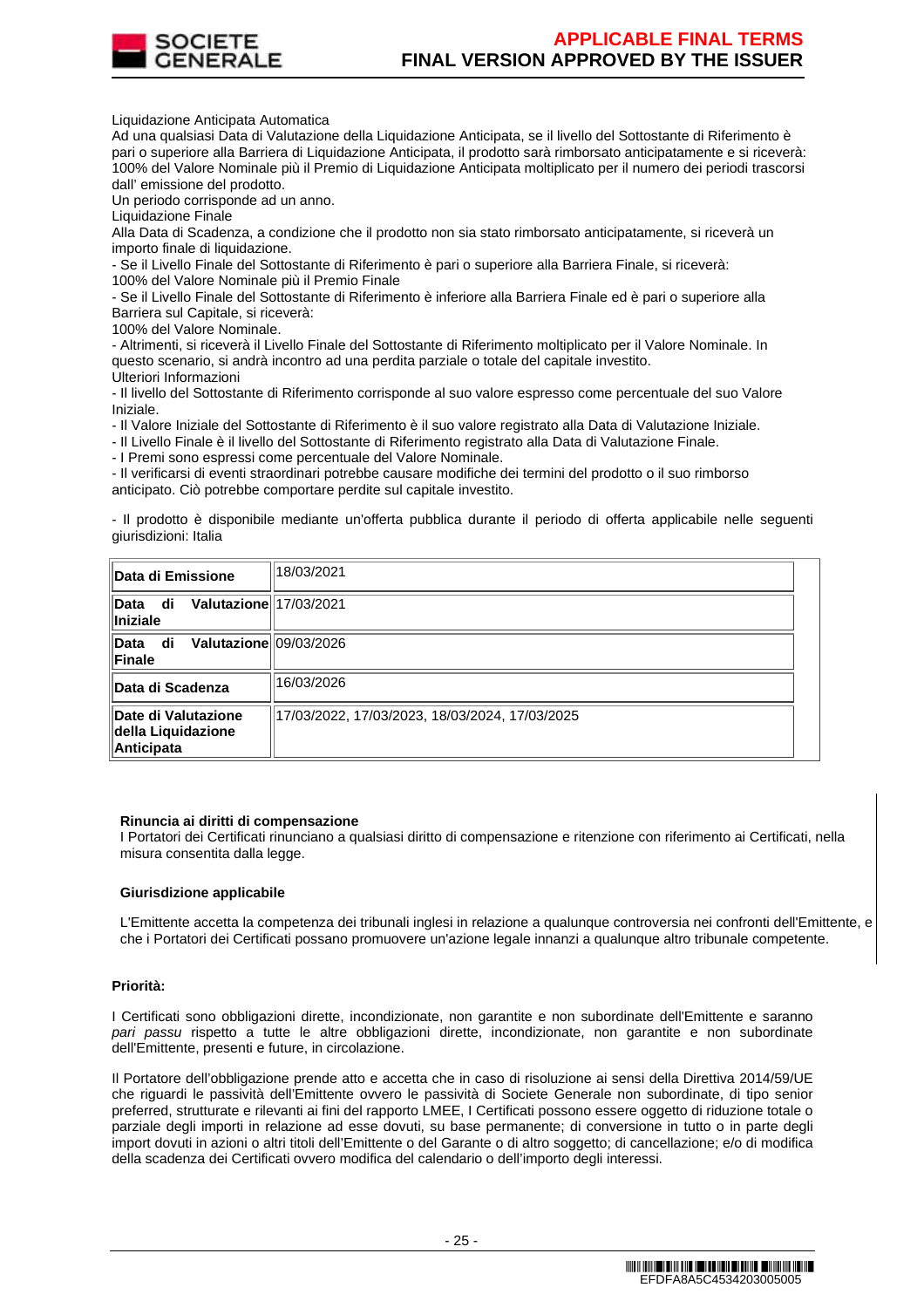

## **RESTRIZIONI ALLA LIBERA TRASFERIBILITÀ DEI CERTIFICATI**

Non Applicabile. Non sussiste alcuna limitazione alla libera trasferibilità dei Certificati, ferme restando le restrizioni di vendita e trasferimento eventualmente in vigore in talune giurisdizioni, incluse le restrizioni applicabili all'offerta e alla vendita a, o per conto o a beneficio di, Cessionari Autorizzati

Un Cessionario Consentito indica qualsiasi soggetto che (i) non è una U.S. person secondo la definizione di cui al Regulation S; e (ii) non è un soggetto che rientra in una qualsiasi definizione di soggetto U.S. ai fini di qualsivoglia regola CEA o CFTC, o linee guida o ordinanze proposte o emesse da CEA (per fini di chiarezza, qualsiasi soggetto che non sia un "soggetto non statunitense" ai sensi della norma CFTC 4.7(a)(1)(iv), ma escludendo, ai fini della sottosezione (D), l'eccezione riferita a qualsiasi soggetto qualificato ed idoneo che non sia un "soggetto non statunitense", sarà considerato un soggetto U.S.); e (iii) non è "soggetto U.S." ai sensi delle norme definitive di attuazione dei requisiti di mantenimento del rischio di credito di cui alla Sezione 15G del U.S. Securities Exchange Act del 1934 e successive modifiche (le **Regole U.S. di Mantenimento del Rischio**) (un **Soggetto U.S. al Mantenimento del Rischio**).

### **DOVE SARANNO NEGOZIATI I TITOLI?**

#### **Ammissione alle negoziazioni:**

Sarà presentata domanda di ammissione alla negoziazione dei Certificati sul Sistema Multilaterale di Negoziazione denominato EuroTLX "MTF"), organizzato e gestito da Borsa Italiana S.p.A.

**Non vi è alcuna certezza che la negoziazione dei Certificati sia approvata a partire dalla Data di Emissione.**

#### **I TITOLI SONO ASSISTITI DA UNA GARANZIA?**

#### **Natura e scopo della garanzia**

I Certificati sono incondizionatamente e irrevocabilmente garantiti da Société Générale (il **Garante**) ai sensi della garanzia regolata dal diritto francese stipulata in data 05/06/2020 (la **Garanzia**).

La Garanzia costituisce un'obbligazione diretta, incondizionata, non garantita e non subordinata del Garante, con il rango di obbligazione senior preferred di cui all'articolo L. 613-30-3-I-3° del Codice e sarà almeno pari passu rispetto a tutte le altre obbligazioni, esistenti e future, dirette, incondizionate, non garantite e senior preferred del Garante, ivi comprese quelle relative ai depositi.

Qualsiasi riferimento a somme o importi pagabili dall'Emittente, garantiti dal Garante ai sensi della Garanzia, dovrà essere rivolto a somme e/o importi direttamente ridotti, e/o in caso di conversione in equity, ridotte dell'importo di tale conversione, e/o altrimenti modificati di volta in volta in seguito all'applicazione del potere di bail-in di qualsivoglia autorità pertinente ai sensi della direttiva 2014/59/UE del Parlamento Europeo e del Consiglio dell'Unione Europea.

#### **Descrizione del Garante**

Il Garante, Société Générale è la società controllante del Gruppo Société Générale.

Sede legale: 29, boulevard Haussmann, 75009 Parigi, Francia.

Forma giuridica: Società per azioni a responsabilità limitata pubblica (société anonyme).

Legislazione di riferimento dell'Emittente: diritto francese.

Paese di costituzione: Francia

Legal entity identifier (LEI) : O2RNE8IBXP4R0TD8PU41

Il Garante può intraprendere su base regolare, come ciò è definito nelle condizioni fissate dal French Banking and Financial Regulation Committee, tutte le operazioni salvo quelle sopra menzionate, ivi inclusa in particolare l'attività di brokeraggio assicurativo.

In generale, il Garante può svolgere, per conto proprio, per conto di terzi o congiuntamente, tutte le attività finanziarie, commerciali, industriali, relative all'agricoltura, alla proprietà personale o immobiliare, direttamente o indirettamente legate alle attività sopra menzionate o che possono facilitare lo svolgimento di tali attività.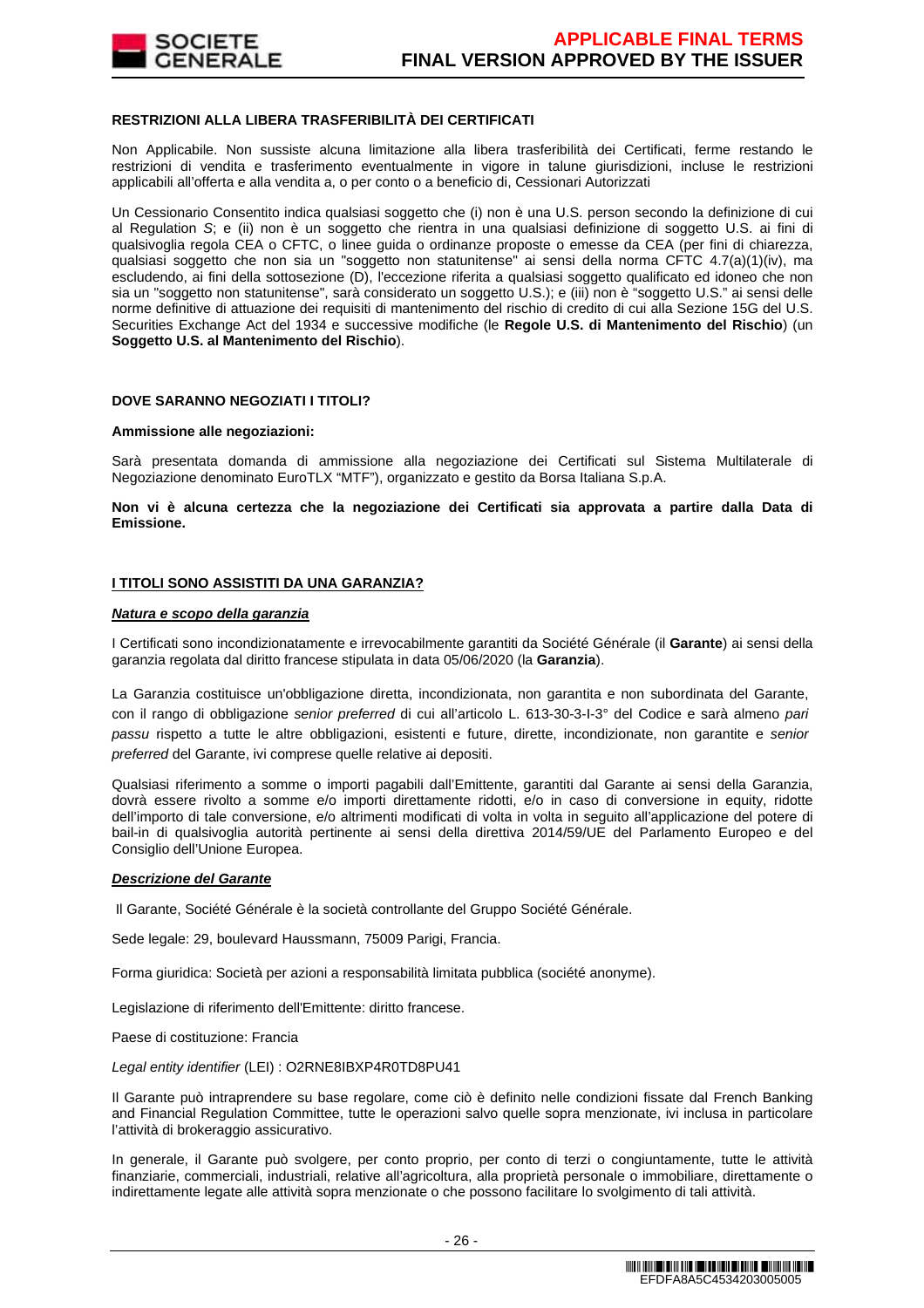

# **Informazioni finanziarie chiave del Garante:**

|                                                                                                                                                            | Semestrale 2020 31.12.2019<br>(non soggetto a<br>revisione) | (soggetto<br>revisione) | Semestrale 2019 31.12.2018<br>all(non soggetto all(soggetto<br>revisione) | a<br>revisione)      |
|------------------------------------------------------------------------------------------------------------------------------------------------------------|-------------------------------------------------------------|-------------------------|---------------------------------------------------------------------------|----------------------|
| Reddito netto da interessi (o<br>equivalente)                                                                                                              | 5467                                                        | 11 185                  | 5 5 7 0                                                                   | 11 019               |
| Reddito netto da fee e commissioni                                                                                                                         | 2 3 7 3                                                     | 5 2 5 7                 | 2669                                                                      | 5 5 2 4              |
| Perdita netta da riduzione durevole di<br>valore delle attività finanziarie                                                                                | (2 099)                                                     | (1278)                  | (578)                                                                     | (1005)               |
| Reddito netto da trading                                                                                                                                   | 779                                                         | 4 4 6 0                 | 2 3 8 8                                                                   | 5 1 8 9              |
| Misura della performance finanziaria<br>utilizzata dall'emittente nel bilancio<br>quale l'utile operativo                                                  | 1928                                                        | 6944                    | 3416                                                                      | 7 2 7 4              |
| Utile o perdita netta (per il bilancio<br>consolidato utile o perdita netta<br>attribuibile ai possessori di<br>strumenti di capitale della<br>capogruppo) | (1590)                                                      | 3 2 4 8                 | 1 740                                                                     | $4,121$ <sup>*</sup> |

# **Conto economico**

## **Stato patrimoniale**

|                                                                                                                                                          | Semestrale 2020<br>(non soggetto a<br>revisione) | 31.12.2019<br>(soggetto a<br>revisione) | <b>Semestrale</b><br>2019<br>(non<br>soggetto<br>a<br>revisione) | 31.12.2018<br>(soggetto<br>revisione) | #Valore<br>risultante dal più<br>recente<br>di<br>processo<br>revisione<br>e<br>valutazione<br>prudenziale<br>(SREP) |
|----------------------------------------------------------------------------------------------------------------------------------------------------------|--------------------------------------------------|-----------------------------------------|------------------------------------------------------------------|---------------------------------------|----------------------------------------------------------------------------------------------------------------------|
| <b>Totale attività</b>                                                                                                                                   | 1 453,4                                          | 1 356,3                                 | 1 388,6                                                          | 1 309,4                               | N/A                                                                                                                  |
| Debiti senior                                                                                                                                            | 136,3                                            | 125,2                                   | 127,3                                                            | 116,3                                 | N/A                                                                                                                  |
| Debiti subordinati                                                                                                                                       | 14,7                                             | 14,5                                    | 14,6                                                             | 13,3                                  | N/A                                                                                                                  |
| Prestiti e crediti dalla<br>clientela                                                                                                                    | 458,5                                            | 450,2                                   | 438,3                                                            | 447,2                                 | N/A                                                                                                                  |
| Depositi dalla clientela                                                                                                                                 | 444,5                                            | 418,6                                   | 412,9                                                            | 416,8                                 | N/A                                                                                                                  |
| <b>Totale capitale</b>                                                                                                                                   | 60,7                                             | 63,5                                    | 62,5                                                             | 61,0                                  | N/A                                                                                                                  |
| Prestiti non performing<br>(sulla base di importo<br>netto iscritto in bilancio /<br>prestiti e crediti)                                                 | 17,7                                             | 16,2                                    | 17,0                                                             | 18,0                                  | N/A                                                                                                                  |
| Rapporto di Common<br><b>Equity Tier 1 capital</b><br>(CET1) (o altro rapporto<br>di capitale di adeguatezza<br>prudenziale a seconda<br>dell'emissione) | $12,3%$ (****)                                   | 12,7%                                   | 12,0%                                                            | 11,4%                                 | 10,02% **                                                                                                            |
| Rapporto di capitale<br>totale                                                                                                                           | 17,7%                                            | 18,3%                                   | 17,9%                                                            | 17,0%                                 | N/A                                                                                                                  |
| Rapporto di leva<br>calcolato secondo il<br>quadro regolamentare<br>applicabile                                                                          | 4,2%                                             | 4,3%                                    | 4,3%                                                             | 4,3%                                  | N/A                                                                                                                  |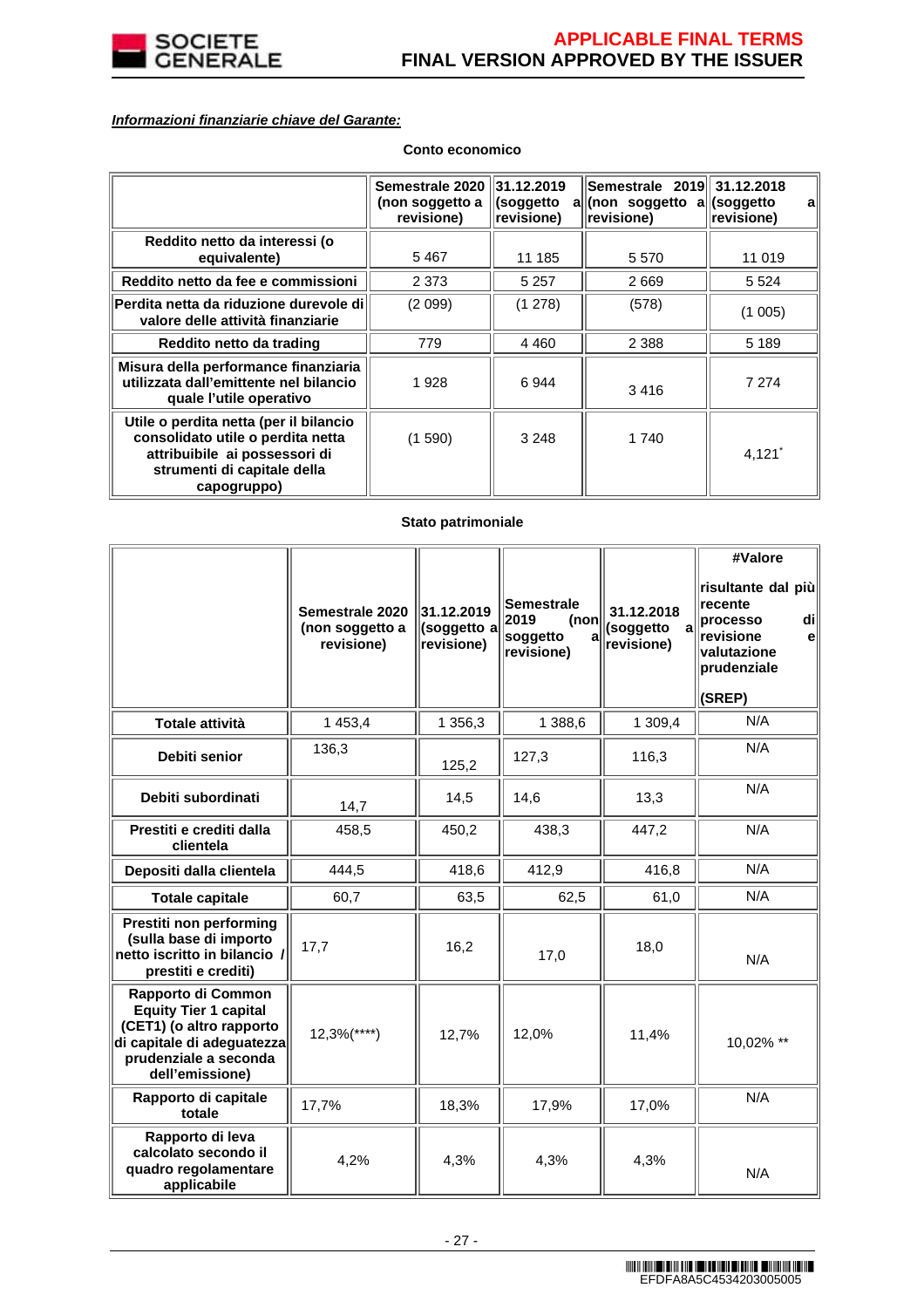

\* Dal 1 gennaio 2019, in linea con le modifiche allo IAS 12 "Imposte sul Reddito", il risparmio fiscale relativo al pagamento di cedole su subordinati senza date e note fortemente subordinate, in precedenza registrate nelle riserve consolidate, è ora riconosciuto come reddito nella linea "imposte sul reddito"; si sono determinati ii dati comparativi del 2018.

\*\*Considerando i buffers regolamentari combinati, il livello del rapporto CET1 che attiverebbe il meccanismo dell'Importo Massimo Distribuibile sarebbe pari a 9,05% al 30 giugno 2020 (includendo 0,07% di buffers anticiclici).

\*\*\* I titoli in corsivo si riferiscono ai titoli utilizzati nel bilancio

\*\*\*\* Rapporto che esclude le fasi relative all'IFRS 9 (CET1 ratio a 12,5% che include +20punti base di fasi IFRS 9).

## **Rischi chiave specifici del garante**

Considerando che Société Générale è garante e controparte delle operazioni di copertura dell'Emittente, gli investitori sono essenzialmente esposti al rischio di credito di Société Générale e non hanno ricorso nei confronti dell'Emittente in caso di inadempimento dell'Emittente.

# **QUALI SONO I RISCHI CHIAVE SPECIFICI DEI TITOLI?**

La vendita dei Certificati prima della prevista data di scadenza determinerà la perdita della protezione totale dell'importo investito**.**

Benché sia oggetto di impegni di market making, la liquidità del prodotto può essere influenzata dal verificarsi di circostanze eccezionali che potrebbero rendere difficile vendere il prodotto o comunque ad un prezzo che produce la perdita totale o parziale dell'importo investito.

I Certificati possono essere rimborsati anticipatamente automaticamente quando il livello del(i) Sottostante(i) raggiungono un certo livello. Gli Investitori non beneficeranno della performance del(i) Sottostante(i) successivamente a tal evento.

Il valore di mercato dei Certificati dipende dall'evoluzione dei parametri di mercato al momento dell'uscita (livello dei prezzi dei Sottostanti, tassi di interesse, volatilità e credit spreads) e può pertanto comportare un rischio di perdita totale o parziale dell'importo inizialmente investito

Il verificarsi di eventi non legati al Sottostante (quali la modifica di previsioni di legge, inclusa la normativa fiscale, eventi di forza maggiore) possono determinare il rimborso anticipato dei Certificati e quindi la perdita totale o parziale dell'importo investito.

Il verificarsi di eventi relativi al Sottostante ovvero a operazioni di copertura può determinare la necessità di rettifiche, de-indicizzazioni, sostituzione del Sottostante, e di conseguenza a perdite del capitale investito, anche in caso di prodotti a capitale protetto.

Se la valuta di riferimento delle attività principali dell'investitore è diversa da quella del prodotto, l'investitore è esposto al rischio di cambio, in particolare in caso di controlli sul cambio, che potrebbero ridurre l'importo investito.

## **SEZIONE D – INFORMAZIONI CHIAVE SULL'OFFERTA AL PUBBLICO DEI TITOLI E/O SULL'AMMISSIONE ALLE NEGOZIAZIONI SU DI UN MERCATO REGOLAMENTATO**

# **IN BASE A QUALI CONDIZIONI E ORIZZONTE TEMPORALE POSSO INVESTIRE IN QUESTI TITOLI?**

## **DESCRIZIONE DELLE MODALITÀ DELL'OFFERTA:**

#### **Giurisdizione dell'offerta al pubblico non esente:** Italia

#### **Periodo di Offerta:**

Dal 01 marzo 2021 (incluso) alle 09:00 CET (Central European Time) al 15 marzo 2021 (incluso), alle 16:00 CET, salvo chiusura anticipata del Periodo di Offerta, come descritto di seguito.

I Certificati verranno collocati:

(a) all'interno dei locali del Collocatorie (presso le sedi e le filiali);

(b) mediante offerta fuori sede ai sensi dell'articolo 30 e dell'articolo 31 del d.lgs 24 febbraio 1998 n. 58 come successivamente modificato (il "Testo Unico della Finanza") dal 01 marzo 2021 2021 alle 9.00 CET al 10 marzo 2021 2021 (incluso), alle 16.00 CET; e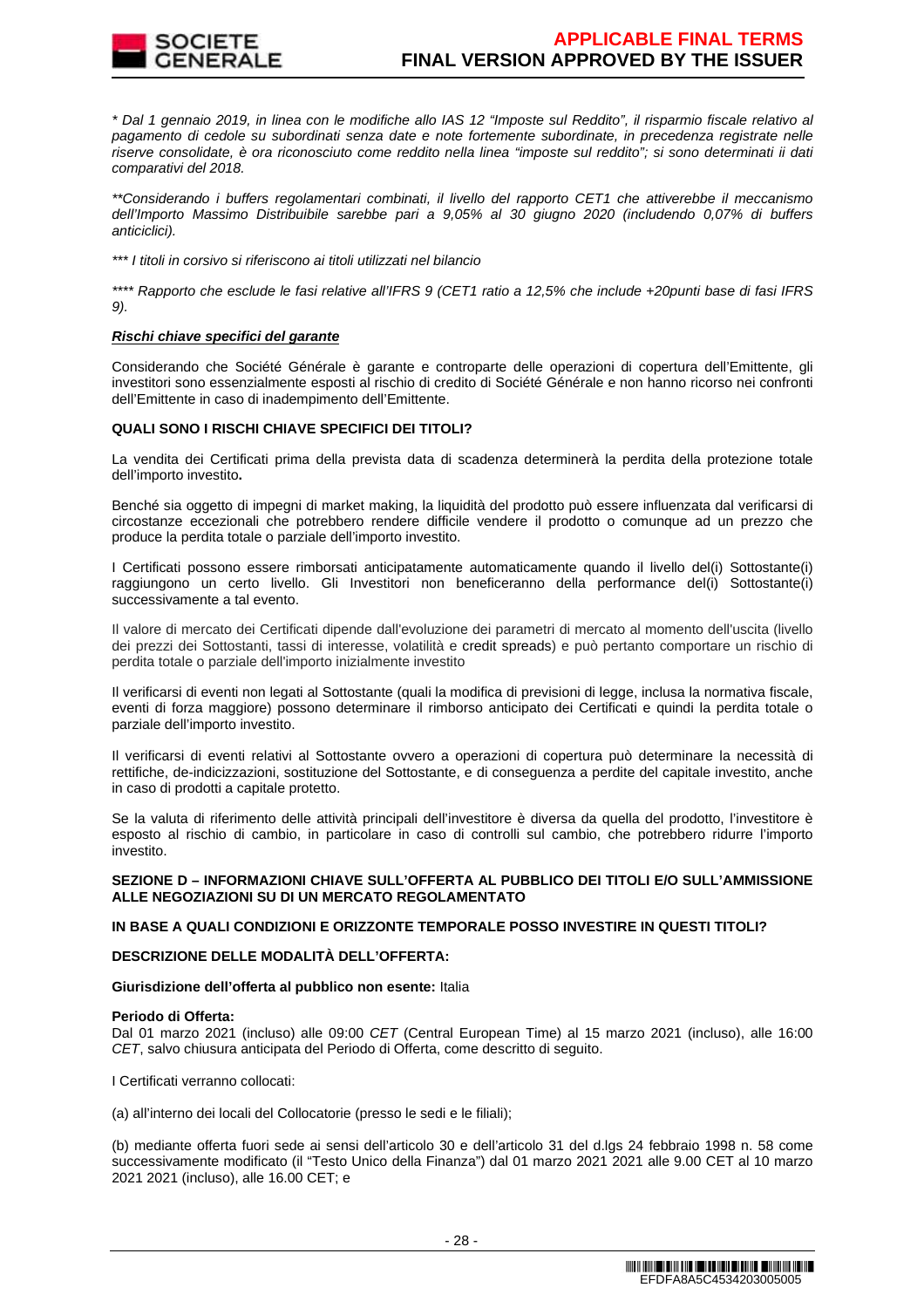

(c) mediante tecniche di comunicazione a distanza ai sensi dell'articolo 32 del TUF dal 01 marzo 2021 2021 alle 9.00 CET al 03 marzo 2021 2021 (incluso), alle 16.00 CET,

salvo chiusura anticipata del Periodo d'Offerta come descritto di seguito.

Il Collocatore che intende collocare i Certificati attraverso l'offerta fuori sede ai sensi dell'articolo 30 del Testo Unico della Finanza raccoglieranno i Moduli di adesione - invece che direttamente presso le loro filiali e uffici attraverso consulenti finanziari abilitati all'offerta fuori sede ai sensi dell'articolo 31 del Testo Unico della Finanza.

Ai sensi dell'articolo 30, comma 6, del Testo Unico della Finanza, la validità e l'efficacia dei contratti sottoscritti tramite Offerta Fuori Sede è sospesa per un periodo di 7 (sette) giorni dalla data di sottoscrizione del Modulo di Adesione da parte del relativo investitore.

Entro tale periodo gli investitori possono comunicare al Collocatore il loro recesso, senza dover pagare alcun costo o commissione.

I Certificati verranno anche offerti mediante tecniche di comunicazione a distanza ai sensi dell'articolo 32 del Testo Unico della Finanza (ad esempio attraverso le piattaforme di trading online dei Collocatori e/o mediante ordini telefonici). In tale caso gli investitori possono acquistare i Certificati via internet e/o via telefono, dopo essere stati identificati dal Collocatore, secondo le procedure stabilite dal Collocatore. Ai sensi dell'articolo 67 duodecies del d.lgs n. 206/2005 come successivamente modificato (il "Codice del Consumo"), la validità e l'efficacia dei contratti sottoscritti mediante tecniche di comunicazione a distanza sono sospese per un periodo di 14 (quattordici) giorni dalla data di sottoscrizione. Entro tale periodo gli investitori possono comunicare al Collocatore il loro recesso senza alcun costo o commissione.

**Prezzo di Offerta:** I Certificati saranno offerti al Prezzo di Emissione, una parte del quale, pari al massimo al 3,00%, è costituita dalla commissione di distribuzione dovuta in via anticipata dal Garante a Deutsche Bank SpA, Piazza del Calendario, 3, 20126 Milano (il **Collocatore**).

## **Condizioni a cui è soggetta l'offerta:**

L'offerta dei Certificati è subordinata alla loro emissione e a qualunque condizione aggiuntiva contenuta nei termini generali di attività degli intermediari finanziari, dagli stessi notificate agli investitori.

L'Emittente si riserva il diritto di chiudere il Periodo di Offerta prima della scadenza inizialmente stabilita per qualunque motivo.

L'Emittente si riserva il diritto di ritirare l'offerta e annullare l'emissione dei Certificati per qualunque motivo e in un qualsiasi momento alla Data di Emissione o precedentemente alla stessa. Resta inteso che qualora un potenziale investitore abbia richiesto la sottoscrizione e l'Emittente eserciti tale diritto, tale potenziale investitore non avrà alcun diritto di sottoscrivere o acquistare altrimenti i Certificati.

In ogni caso, l'avviso agli investitori relativo alla chiusura anticipata o al ritiro, a seconda dei casi, sarà pubblicato sul sito web dell'Emittente (http://prospectus.socgen.com).

La validità dell'offerta è soggetta al rilascio dell'autorizzazione alla negoziazione sull'EuroTLX da parte di Borsa Italiana S.p.A. entro e non oltre il giorno immediatamente precedente alla Data di Emissione; diversamente, l'offerta deve considerarsi ritirata e l'emissione annullata. L'Emittente s'impegna a presentare per tempo la relativa domanda a Borsa Italiana S.p.A., al fine di consentire a Borsa Italiana S.p.A. di prendere una decisione, in base ai suoi regolamenti, entro il giorno immediatamente precedente alla Data di Emissione.

**Prezzo di Emissione:** EUR 100 per Certificato di Denominazione Specificata di EUR 100

**Stima delle spese totali relative all'emissione o all'offerta, includendo la stima di eventuali spese applicate all'investitore dall'Emittente o dall'offerente:**

I potenziali costi (i costi di entrata) i costi ricorrenti e le potenziali penali di uscita anticipata possono avere un impatto sul rendimento che l'investitore può ottenere dall'investimento.

**Piano di distribuzione:** Il prodotto è destinato ad investitori al dettaglio e sarà offerto in Italia

## **CHI è L'OFFERENTE E/O IL SOGGETTO CHE CHIEDE L'AMMISSIONE ALLE NEGOZIAZIONI ?**

Societe Generale in quanto Dealer